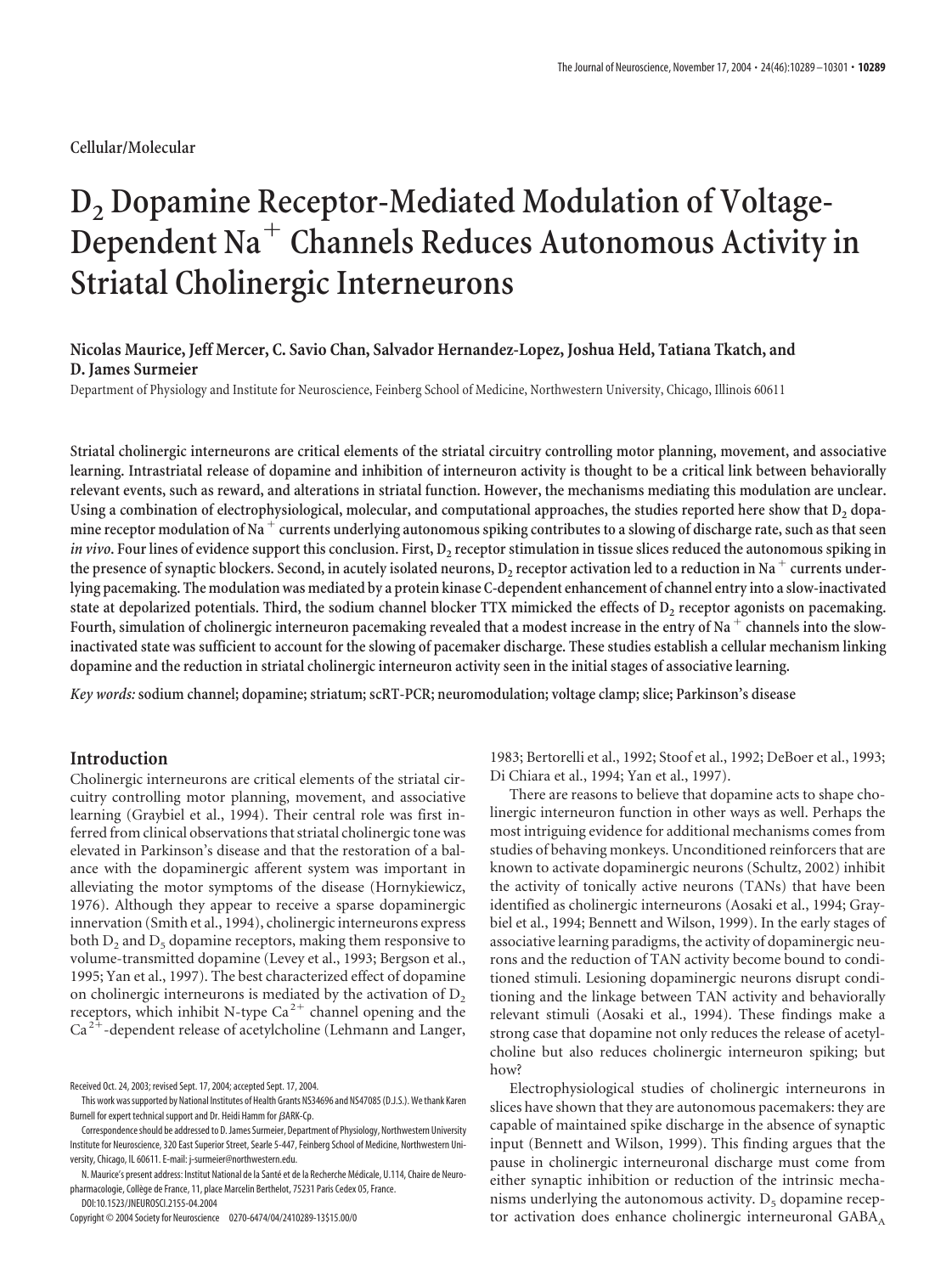receptor currents (Yan and Surmeier, 1997; Suzuki et al., 2001) and spike afterhyperpolarization (Bennett and Wilson, 1998), but studies *in vivo* suggest that the cholinergic interneuronal pause is dependent primarily on  $D_2$  receptors (Watanabe and Kimura, 1998). If this is the case, there are no known synaptic mechanisms involving ionotropic receptors by which dopamine could induce a pause.

Could  $D<sub>2</sub>$  receptors reduce the pacemaking mechanism? Pacemaking in cholinergic interneurons is dependent on voltagedependent Na<sup>+</sup> channels (Bennett et al., 2000). Phosphorylation of Na<sup>+</sup> channel  $\alpha$ -subunits by protein kinase C (PKC) is a particularly potent means of reducing  $Na<sup>+</sup>$  channel currents (Cantrell and Catterall, 2001; Carr et al., 2003). As a consequence, G-protein-coupled receptors that activate PKC are potential regulators of autonomous activity. Because  $D_2$  receptors fall into this class (Hernandez-Lopez et al., 2000), it is possible that they are capable of reducing  $Na<sup>+</sup>$  channel currents and slowing autonomous activity in cholinergic interneurons. The studies reported here provide support for this view.

### **Materials and Methods**

*Tissue preparation.* C57BL/6 mice (3–5 weeks of age) (Harlan, Indianapolis, IN) were used in all of the experiments presented. A few initial experiments were performed on Sprague Dawley rats (Harlan Sprague Dawley); there were no obvious differences in the physiological properties of the rat neurons. Animals were anesthetized with isofluorane and decapitated in accord with Northwestern University Animal Care and Use Committee guidelines for the care and use of animals. Brains were quickly removed, blocked, and sectioned (300-350  $\mu$ m; with a VT1000 slicer; Leica, Nussloch, Germany) in an ice-cold sucrose solution containing the following (in mM): 250 sucrose, 11 glucose, 15 HEPES, 4 MgSO4, 1 NaH2PO4, 2.5 KCl, 1 kynurenic acid, 0.1 *N-*nitro-L-arginine, and 0.005 glutathione, pH 7.4 (300 –305 mOsm/l). Unless noted otherwise, all chemicals were obtained from Sigma (St. Louis, MO). Coronal slices were collected in a low-Ca<sup>2+</sup> buffer containing 140 mm Naisethionate,  $23 \text{ mm}$  glucose,  $15 \text{ mm}$  HEPES,  $2 \text{ mm}$  KCl,  $4 \text{ mm}$  MgCl<sub>2</sub>,  $0.2$ m<sub>M</sub> CaCl<sub>2</sub>, 1 m<sub>M</sub> kynurenic acid, 0.1 m<sub>M</sub> *N*-nitro-L-arginine, and 0.005 m<sub>M</sub> glutathione, pH 7.4, 300-305 mOsm/l before being incubated for 1–5 hr in sodium bicarbonate-buffered Earle's balanced salt solution (EBSS) bubbled with 95%  $O_2$  and 5%  $CO_2$ . EBSS also contained the following (in mM): 23 glucose, 1 kynurenic acid, 0.1 *N-*nitro-L-arginine, and 0.005 glutathione.

For acute dissociation, individual slices were transferred to the low- $Ca<sup>2+</sup>$  buffer, and the striatum was dissected. Striata were then incubated at 35°C for 25 min in oxygenated HBSS containing 11 mm HEPES, 4 mm MgCl<sub>2</sub>, 1 mm CaCl<sub>2</sub>, 1 mm pyruvic acid, 1 mm kynurenic acid, 0.1 mm *N-*nitro-L-arginine, 0.005 mM glutathione, and 1 mg/ml protease XIV, pH 7.4 (300 –305 mOsm/l). After this enzyme incubation, the tissue was transferred to the low-Ca<sup>2+</sup> HEPES-buffered saline, rinsed, and mechanically dissociated using fire-polished Pasteur pipettes. The resulting cell suspension was plated onto a 35 mm Petri dish mounted on an inverted microscope. During the course of the experiment, nonrecorded cells were constantly perfused with a background solution containing the following (in mm): 140 NaCl, 23 glucose, 15 HEPES, 2 KCl, 2 MgCl<sub>2</sub>, and 1 CaCl<sub>2</sub>, pH 7.4 (300-305 mOsm/l). Although protease treatment may partially degrade surface proteins, reducing the responsiveness of G-protein-coupled receptors, there is no viable alternative to extracting cholinergic interneurons from tissue slices. There is no evidence that protease alters the properties of Na $+$ channels.

*Whole-cell voltage-clamp recording of acutely isolated neurons.* Wholecell recordings were performed using electrodes pulled from Corning (Corning, NY) 7052 glass (1.2 mm outer diameter), coated with R-6101 (Corning), and fire polished immediately before use. Electrodes typically had resistances of 1.5–2.5 M $\Omega$  in the bath. Recordings were obtained at room temperature (20 –22°C) with an Axopatch 200A amplifier (Axon Instruments, Foster City, CA) interfaced to a Macintosh computer (Apple Computers, Cupertino, CA) running Pulse software (HEKA Elektronik, Lambrecht, Germany). After the gigaohm seal was formed and the cell membrane ruptured, series resistance was compensated (75– 80%) and frequently monitored. The intracellular recording solution contained the following (in mM): 70 *N-*methyl-D-glucamine, 20 HEPES, 50 Cs<sub>2</sub>SO<sub>4</sub>, 2 MgCl<sub>2</sub>, 0.5 Na<sub>2</sub>SO<sub>4</sub>, 12 phosphocreatine, 2 Mg-ATP, 0.7 Na<sub>2</sub>-GTP, and 0.1 leupeptin, pH 7.25, with  $H_2SO_4$  (265–270 mOsm/l). During recording, cells were bathed in extracellular solutions applied via a gravity-fed capillary perfusion array positioned several hundred micrometers away from the cell under study. Solutions were changed by adjusting the position of the array using a DC motor (Newport, Irvine,  $CA$ ). Solution changes were complete within  $\leq 1$  sec. For recording rapidly inactivating Na<sup>+</sup> currents, the external solution contained the following (in mM): 10 NaCl, 110 tetraethylammonium (TEA) chloride, 10 HEPES, 10 CsCl, 0.3 CdCl<sub>2</sub>, 1 MgCl<sub>2</sub>, and 2 BaCl<sub>2</sub>, pH 7.4 (300-305) mOsm/l). For recording persistent Na<sup>+</sup> currents, the external solution contained the following (in mM): 115 NaCl, 45 TEA chloride, 10 HEPES, 0.3 CdCl<sub>2</sub>, 1 MgCl<sub>2</sub>, and 2 BaCl<sub>2</sub>, pH 7.4 (300 – 305 mOsm/l). The liquid junction potential  $(< 2 mV)$  was not compensated for.

To ensure adequate voltage control, several steps were taken. Only cells with relatively short (25–50  $\mu$ m) processes were selected for recording. In experiments designed to examine rapidly inactivating currents, the external Na<sup>+</sup> concentration was lowered to 10 mm, and internal Na<sup>+</sup> was held near 4 mM; this kept currents relatively small and minimized any residual series resistance errors. In those cases in which these processes retracted during the recording without granulation or a change in leak currents, there was rarely a noticeable change in the quality of the clamp, suggesting that the short processes were adequately controlled. In each cell, current activation plots were generated, and any evidence of loss of voltage control (discontinuities in the current–voltage relationship that would yield slope factors  $\leq$  5 mV) resulted in the cell being discarded. Also, variation in the activation kinetics of test pulse currents evoked in inactivation protocols was taken as evidence of bad space clamp. In several experiments, reversal potentials were examined. These invariably fell within a few millivolts of the prediction based on the Goldman– Hodgkin–Katz equation, suggesting that the transmembrane voltage was adequately controlled. In the ramp experiments, in which external Na<sup>+</sup> was near physiological levels, discontinuities in the rising phase of the currents were taken as evidence of bad control; in the worst case, this was manifested as spiking. Where there was ambiguity, the Na<sup>+</sup> current driving force was reduced, and the experiments were repeated.

*Whole-cell and cell-attached recordings in slices.* Slices were obtained as described above and placed for  $>1$  hr into an artificial CSF (ACSF) containing the following (in mm): 125 NaCl, 2.5–3.5 KCl, 25 NaHCO<sub>3</sub>, 1.25  $\text{Na}_2\text{HPO}_4$ , 1  $\text{MgCl}_2$ , 2  $\text{CaCl}_2$ , and 25 glucose, pH 7.3 (300 mOsm/l, saturated with 95% CO<sub>2</sub> and 5% O<sub>2</sub>). Thereafter, slices were transferred to a recording chamber and superfused with ACSF at a rate of 3-4 ml/ min. Current-clamp recordings were performed on visually identified cholinergic interneurons with an infrared video microscopy system. The pipette solution consisted of the following (in mM): 119 KMeSO<sub>4</sub>, 1 MgCl<sub>2</sub>, 0.1 CaCl<sub>2</sub>, 10 HEPES, 1 EGTA, 12 phosphocreatine, 2 Na<sub>2</sub>ATP, and 0.7 Na<sub>2</sub>GTP, pH 7.2–7.3, with KOH (280–300 mOsm/l). Whole-cell recordings were obtained at 32°C; cell-attached recordings were obtained at room temperature (22–25°C). Dopaminergic agonists and antagonists were applied to visually identified cholinergic interneurons with a local puffer pipette.

*Pharmacology.* Drugs were dissolved as stock solutions in either water or DMSO. Calphostin C and 1-oleoyl-2-acetyl-sn-glycerol (OAG) were obtained from Calbiochem (La Jolla, CA). Quinpirole,  $R(-)$ propylnorapomorphine (NPA), and  $(-)$ -sulpiride were obtained from Sigma. Stock solutions were dissolved in 0.1% sodium metabisulfite to prevent oxidation. When drugs were dissolved in DMSO or sodium metabisulfite, equivalent amounts were added to all internal or external solutions as controls. BAPTA was obtained from Molecular Probes (Eugene, OR).  $\beta$ -Adrenergic receptor kinase 1 C-terminal peptide ( $\beta$ ARK-Cp) comprises residues  $548 - 671$  of the rat homolog of  $\beta$ ARK.  $\beta$ ARK-Cp (4.9 mg/ ml) was dialyzed against the recording internal solution by Dr. Heidi Hamm (Vanderbilt University, Nashville, TN). This solution was diluted in the recording internal solution for a final concentration of 1 mg/ml.

*Data analysis.* Data were plotted and analyzed with IgorPro (Wave-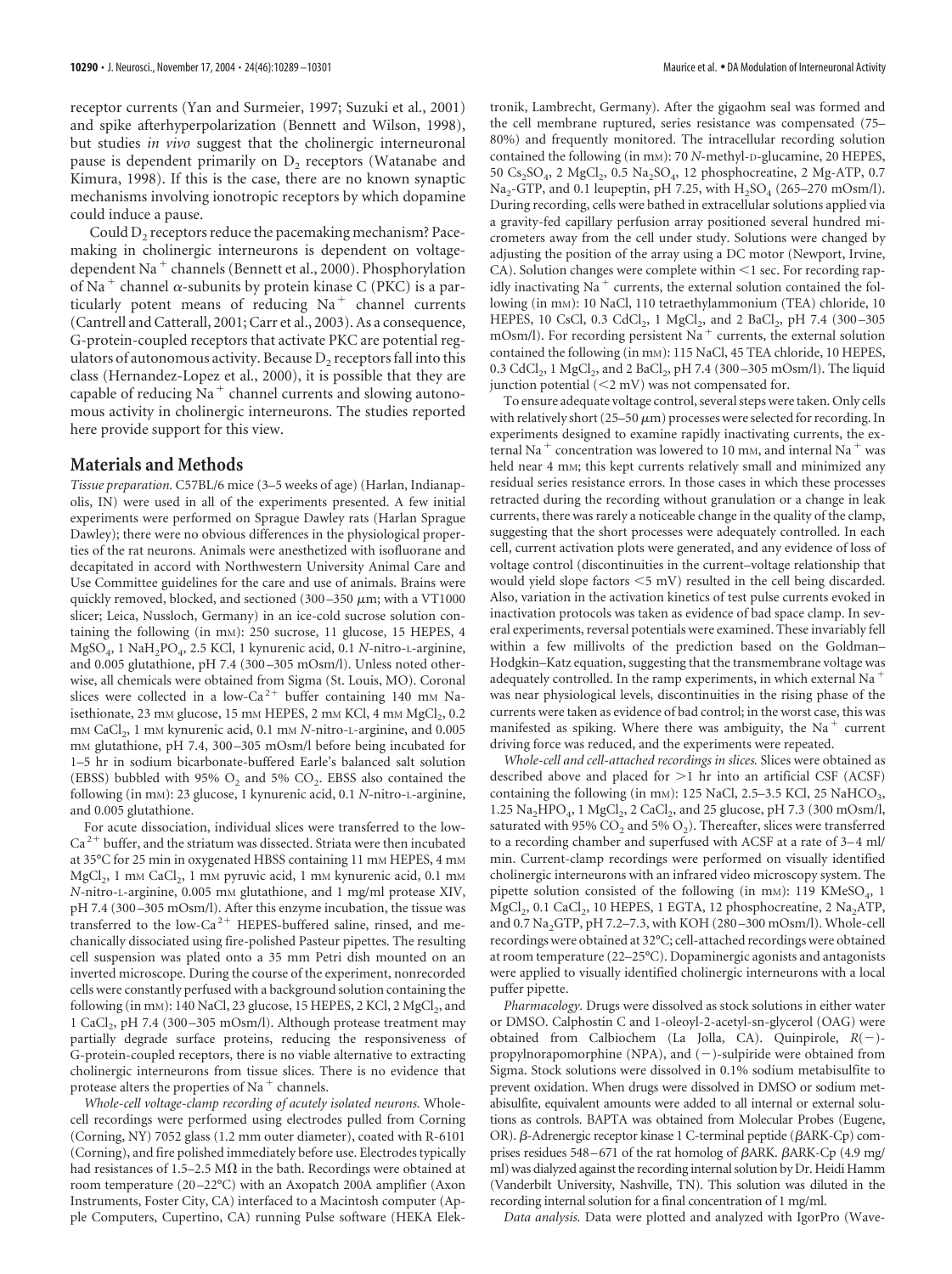Metrics, Lake Oswego, OR) or Mathematica (Wolfram Research, Champaign, IL). Na<sup>+</sup> currents evoked by depolarizing steps were fit with a modified Hodgkin–Huxley (HH) formalism of the following form: *g*  $g_{\text{max}} m^3 (V,t) h(V,t) (V - V_{\text{rev}})$ , where *g* is the conductance,  $g_{\text{max}}$  is the maximal conductance, *V* is transmembrane voltage, *t* is time,  $V_{rev}$  is the Na<sup>+</sup> reversal potential,  $m(V,t) = \alpha(1 - \exp(-t/\tau_m))$ ,  $h(V,t) =$  $\beta(\exp(-t/\tau_{h1})) + (1 - \beta - \gamma) (\exp(-t/\tau_{h2})) + \gamma$ , where  $\alpha$  is a scalar,  $0 \le$  $\beta$  < 1 (the component of inactivation that decays with a  $\tau_{h1}$  time constant),  $\gamma$  is scalar representing the component of the current that is persistent (typically 0.01–0.05),  $\tau_m$  is the activation time constant, and  $\tau_{h1}$ and  $\tau_{h2}$  are the fast- and slow-inactivation time constants. The development of inactivation between  $-60$  and  $-40$  mV was estimated by stepping into this voltage range for a variable period before delivering a test step to assay for deinactivated channels. Inactivation kinetics were determined by fitting measurements of peak current as a function of prepulse duration. Deactivation kinetics were estimated by briefly depolarizing the membrane to open channels and then repolarizing to hyperpolarized membrane potentials. These tail currents were fit with simple monoexponential or biexponential functions. Nominally steady-state conductance-voltage and inactivation-voltage curves were fit with a Boltzmann function of the following form:  $g(V) = 1/(1 + \exp((V - V_h)/k))^C$ , where  $V<sub>h</sub>$  is the half-activation or inactivation voltage, and  $k$  is the slope factor. Activation data were fit with a third-order  $(c = 3)$ , and inactivation was fit with a first-order  $(c = 1)$  Boltzmann function. Activation and deactivation time constants were plotted as a function of voltage and fit with an equation of the following form:  $c1 + c2/(\alpha 1 \exp(-(V - \alpha 2)/\alpha 3)$  $+ \beta \text{1exp}((V + \beta 2)/\beta 3)$ , where *V* is transmembrane voltage, and  $\alpha \text{1} - \alpha \text{3}$ ,  $\beta$ 1– $\beta$ 3, *c*1, and *c*2 are fitted constants. This equation is derived from the HH formalism and assumes a single voltage-dependent state transition.

Slow-inactivation voltage curves were fit with a modified Boltzmann equation of the form:  $I/I_{\text{max}} = (1 - I_{\text{resid}}) / ((1 + \exp(-(V - V_{\text{h}})/k)) +$ *I*resid, where *I*resid is the residual (noninactivating) fraction of the current, and *k* is the slope factor. Time constants for the entry into the slowinactivated state were reasonably fit with a single-exponential function; exit from the slow-inactivated state required a double-exponential fit.

Statistical analyses were performed using SYSTAT (SPSS, Chicago, IL). Sample statistics are given as mean  $\pm$  SEM for samples  $\geq$ 10 and as a median (interquartile range) for smaller samples. In data presented as box plots in the figures, the central line represents the median, the edges of the box represent the interquartiles, and the "whisker lines" show the extent of the overall distribution, excluding outliers (points  $>1.5\times$  interquartile range), which are shown as circles or asterisks in the figures.

*Computer simulation.* Although the HH formalism yielded accurate fits to the data generated by voltage steps, it does not account for a number of gating properties, including the voltage dependence of persistent Na<sup>+</sup> currents. Therefore, a Markov model of channel gating was fit to the data (Raman and Bean, 2001; Taddese and Bean, 2002; Carr et al., 2003) using NEURON (version 5.5) (Hines and Carnevale, 2001). Using the MultiRun Fitter in NEURON, the Markov model was constrained by the experimental data as abstracted by the HH description. To fit the biexponential decay of recorded currents, currents were modeled as the sum of two channels (this was consistent with the molecular profiling; see below); models were constructed with fast and slow kinetics (as well as slow inactivation) (Carr et al., 2003). The fast current had the following parameters:  $\alpha = 37 \exp((V - 45)/40) \text{ msec}^{-1}, \beta = 10 \exp(-(V + 50)/6)$ 10) msec<sup>-1</sup>,  $\gamma = 40$  msec<sup>-1</sup>,  $\delta = 30$  msec<sup>-1</sup>,  $C_{on} = 0.001$  msec<sup>-1</sup>,  $C_{off} =$ 0.1 msec<sup>-1</sup>,  $O_{on} = 1.6$  msec<sup>-1</sup>,  $O_{off} = 0.01$  msec<sup>-1</sup>,  $a = ((C_{off}/C_{on})/$  $O_{\text{off}}/O_{\text{on}}$ ), aS1 = 0.0025, aS2 = 0.0002, and bS = 0.00017. The slow channel parameters were as follows:  $\alpha = 37 \exp((V - 45)/40) \text{ msec}^{-1}$ ,<br>  $\beta = 10 \exp(-(V + 50)/20) \text{ msec}^{-1}$ ,  $\gamma = 40 \text{ msec}^{-1}$ ,  $\delta = 30 \text{ msec}^{-1}$ ,  $C_{\text{on}} =$ 0.001 msec<sup>-1</sup>,  $C_{\text{off}} = 0.1$  msec<sup>-1</sup>,  $O_{\text{on}} = 0.7$  msec<sup>-1</sup>,  $O_{\text{off}} = 0.01$ msec<sup>-1</sup>, and  $a = ((C_{\text{off}}/C_{\text{on}})/(O_{\text{off}}/O_{\text{on}}))$ , slow time constants. The ratio of the slow-to-fast channel density was adjusted to 0.4 to match macroscopic currents.

To simulate the pacemaking of cholinergic interneurons, a simplified model was constructed in NEURON using a spherical soma (30  $\mu$ M) and two dendrites (200  $\mu$ m long, 2  $\mu$ m diameter) invested with ionic conductances known to participate in pacemaking based on published (Song et al., 1998; Bennett et al., 2000) and unpublished studies. Membrane

resistance was 1 K $\Omega$ /cm<sup>2</sup>, capacitance was 1  $\mu$ F/cm<sup>2</sup>, and axial resistivity was 70  $\Omega$ /cm. In addition to the Na  $^+$  channels described above, somatic currents included voltage-dependent  $K^+$  channels (Kv4, Kv2, and KCNQ), Ca<sup>2+</sup>-dependent K<sup>+</sup> channels [BK (large conductance) and SK (small conductance)], and voltage-dependent  $Ca^{2+}$  channels (Cav1.3) and Cav2.1); these channels and voltage-dependent cAMP-modulated cationic channels [HCN (hyperpolarization-activated cyclic-nucleotidegated channel)] also were placed in the dendrites, albeit at different densities. Intracellular Ca<sup>2+</sup> handling was as described by Lazarewicz et al. (2002). The model of SK currents was as described by Lazarewicz et al. (2002), and the model of BK channels was taken from Khaliq et al. (2003). Mod files for the other conductances (Kv4, Kv2, KCNQ, Cav1.3, Cav2.1, HCN1, and HCN2) were generated from experimental data as described above for the Na $^+$  currents. The kinetic models for HCN1 and HCN2 channels were adapted from Wang et al. (2001). Relative densities of the channels were adjusted to yield a pacemaking waveform and rate similar to that found in whole-cell recordings from cholinergic interneurons in the slice (Bennett et al., 2000). The densities in the soma were as follows (in mS/cm<sup>2</sup>): 1.0 fast Na, 0.4 slow Na, 0.003 Cav1.3, 0.05 Cav2.1, 0.4 Kv4, 0.1 Kv2, 0.002 KCNQ, 1 BK, and 0.003 SK. The densities in the dendrites were as follows (in mS/cm <sup>2</sup> ): 0.25 fast Na, 0.1 slow Na, 0.003 Cav1.3, 0 Cav2.1, 0.4 Kv4, 0.1 Kv2, 0.01 HCN1, 0.03 HCN2, 1 BK, and 0.003 SK. These mod files can be downloaded from the NeuronDB website (http://senselab.med.yale.edu/ senselab/ModelDB/).

*Single-cell reverse transcription-PCR.* These procedures were as described previously (Yan et al., 1997). Briefly, dissociated, individual cholinergic neurons were aspirated into sterile glass micropipettes containing diethylpyrocarbonate-treated water and  $1.5$  U/ $\mu$ l SUPERase-In (Ambion, Austin, TX). The contents of the pipette were transferred to thin-walled PCR tubes containing dNTPs  $(1 \mu l, 10 \text{ mm})$ , BSA  $(0.7 \mu l, 143$  $\mu$ g/ $\mu$ l), random hexamers or oligo-dT (2.6  $\mu$ l, 50 ng/ $\mu$ l), and SUPERase-In (0.7  $\mu$ l, 40 U/ $\mu$ l). All reverse transcription (RT) reagents were obtained from Invitrogen (Carlsbad, CA). This mixture was heated to 65°C for 5 min to linearize mRNA and then placed on ice for 2 min. The following was added to each tube:  $10 \times RT$  buffer (1  $\mu$ l), MgCl<sub>2</sub> (2  $\mu$ l,  $25 \text{ mm}$ ), DTT (1  $\mu$ l, 0.1 m), RNase Out (0.5  $\mu$ l), and 200U SuperScript II reverse transcriptase. cDNA transcription was performed by heating the reaction mixture to 25°C for 10 min and 42°C for 50 min. The reaction was terminated by incubation at 70°C for 15 min and then placed on ice. RNA was then removed by adding  $0.5 \mu$ l of RNaseH to each tube and incubating for 20 min at 37°C.

Amplification cDNAs for 67 kDa isoform of glutamic acid decarboxylase (GAD67), choline acetyltransferase (ChAT),  $D_2$  dopamine receptor, and Na<sup>+</sup> channel  $\alpha$ -subunit cDNA (Nav1.1, Nav1.2, Nav1.5, and Nav1.6) was performed as described previously (Yan et al., 1997; Maurice et al., 2001). The PCR primers for Na<sup>+</sup> channel  $\beta$ -subunits (Na $\beta$ 1, Na $\beta$ 2, and Na $\beta$ 3) were developed from GenBank sequences using OLIGO software (National Biosciences, Plymouth, MN). The primers for Na $\beta$ 1 cDNA (Gen-Bank accession number M91808) were AGAAGGGCACAGAGGAATTT-GTCA (position 401) and GACGCTGGTGTTGTGCTCGTAAT (position 611). The predicted product length was 233. The primers for Na $\beta$ 2 cDNA (GenBank accession number U37026) were CTGCCCTGTACCTTCAA-CTCCTG (position 308) and CCATCCGTCTTGCCTTCCTC (position 764). The predicted product length was 476. The primers for Na $\beta$ 3 cDNA (GenBank accession number AJ243395) were TGAGGGCGGTAAAGATT-TCCTT (position 560) and CTTCGGCCTTAGAGACCTTTCTGT (position 904). The predicted product length was 368.

Negative controls for extraneous and genomic DNA contamination were run for each experiment. To verify that genomic DNA was not being amplified, reverse transcriptase was omitted during the RT reaction, and the resulting reaction mixture was processed for PCR amplification as described above. Extraneous contamination during the PCR amplification was examined by replacing the cDNA template with buffer solution. If either control was found to be positive, the material from that experiment was discarded.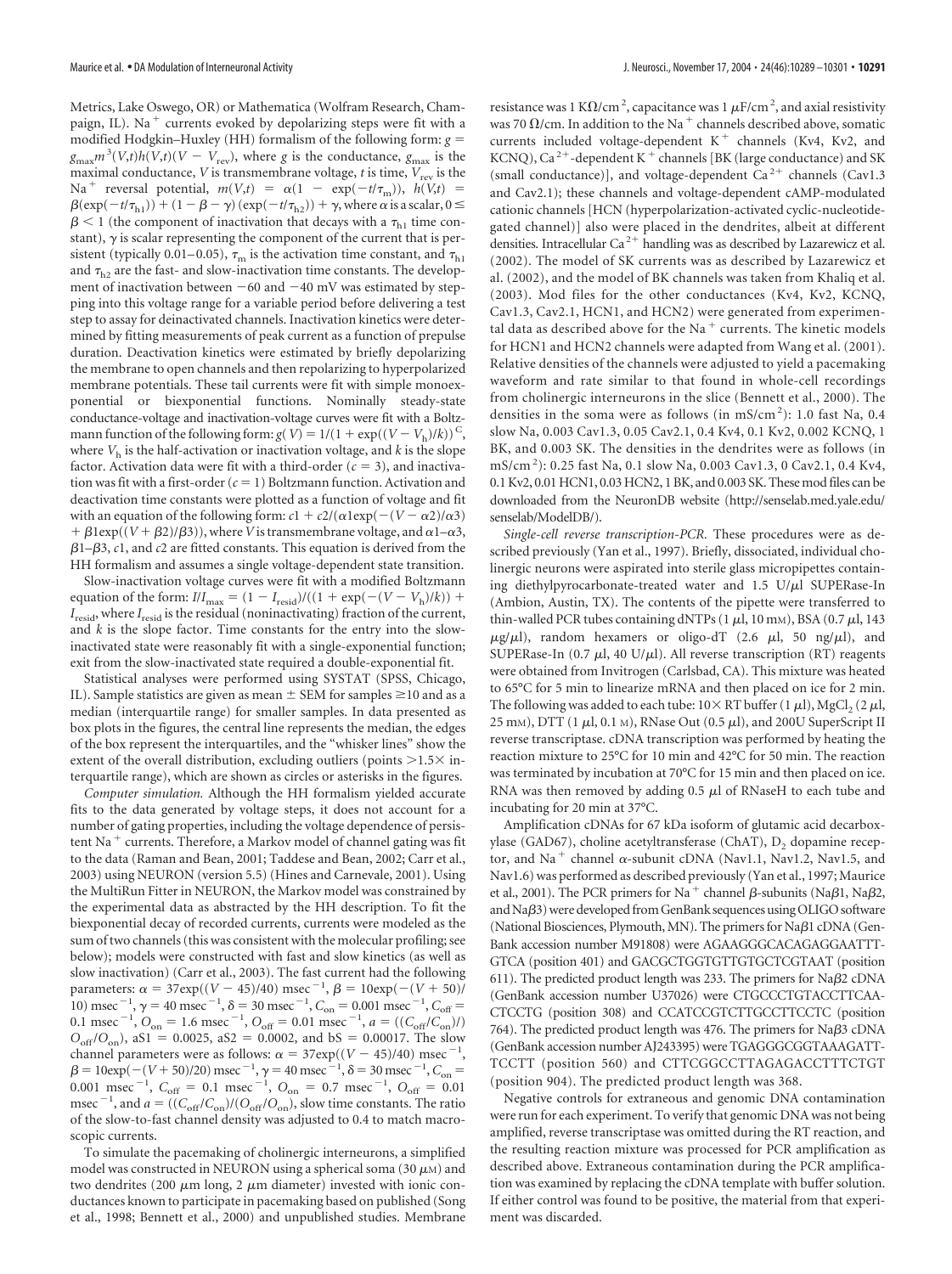#### **Results**

## **D2 receptor stimulation reduces evoked and autonomous spiking**

Cholinergic interneurons were identified in tissue slices by their large somal diameter and autonomous activity (Bennett and Wilson, 1999).  $D_2$  receptor-class agonist NPA (10  $\mu$ M) consistently reduced spiking evoked by somatic current injection in cholinergic interneurons recorded in tissue slices without changing resting membrane potential (Fig. 1*A*,*B*). On average, NPA reduced the number of spikes evoked by near rheobase current injection by nearly one-half (Fig. 1*C*) ( $n = 4$ ;  $p <$ 0.05;Kruskal–Wallis). To gain a better idea of how this modulation would affect the relationship between discharge frequency and injected current, slow current ramps were delivered (Fig. 1*D*,*E*). NPA reduced discharge frequency across a range of current intensities. The frequency– intensity plots were shifted toward higher currents and down on the frequency scale (Fig. 1*F*). A similar alteration was seen in all of the cholinergic interneurons tested  $(n = 3)$ .

As discussed above, cholinergic interneurons are capable of sustained autonomous pacemaking. In the tissue slice, this pacemaking is completely independent of synaptic input, unaltered by blockade of either glutamatergic or GABAergic receptors (Bennett and Wilson, 1999). To determine whether  $D<sub>2</sub>$  receptor stimulation could influence autonomous pacemaking, cholinergic interneurons were recorded in cell-attached patches in tissue slices. Application of the  $D<sub>2</sub>$  receptor-class agonist quinpirole (10  $\mu$ M) slowed cholinergic interneuron discharge (Fig. 2*A*). The average behavior of our sample ( $n = 6$ ) can be seen in Figure 2*B*, in which the discharge rate was normalized, and mean discharge rate (across the sample) was plotted as a function of time after quinpirole application. The median reduction of discharge rate was  $>$  20% (Fig. 2*C*) ( $n = 10$ ;  $p < 0.05$ ; Mann–Whitney). Blockade of ionotropic GABA and glutamate receptors had no effect on the modulation ( $n = 4$ ;  $p > 0.05$ ; Mann–Whitney). Because discharge rate



Figure 1. D<sub>2</sub> receptor activation reduced evoked activity. A, Repetitive spiking evoked in a cholinergic interneuron by intrasomatic current injection during a recording in a tissue slice.  $B$ , The same neuron after bath application of NPA (10  $\mu$ *M*). Note the reduction in evoked discharge. C, Statistical summary of NPA-induced reduction in evoked spiking. D, Repetitive activity evoked by somatic injection of a current ramp.  $E$ , The response to the same stimulus was reduced after application of NPA (10  $\mu$ <sub>M</sub>).  $F$ , Instantaneous discharge frequency– current injection plot for the neuron shown in *D* and *E*. Data were fit with a polynomial function: control,  $-206.8 + 2.03$ *i*  $-$  0.0046*i*<sup>2</sup>; NPA,  $-287.4 + 2.74$   $-$  0.0062*i*<sup>2</sup>, where *i* is current. Similar results were obtained in two other neurons tested. Triangles indicate NPA application.



Figure 2. D<sub>2</sub> receptor activation reduced autonomous spiking. A, Somatic cell-attached recording of autonomous action potential firing in a cholinergic interneuron under control conditions and in the presence of quinpirole (10  $\mu$ M). The discharge rate was slowed (control, 4.7 Hz; quinpirole, 1.8 Hz), and the discharge coefficient of variation was increased (control, 0.66; quinpirole, 1.47). *B*, An average time course of the action of quinpirole on the autonomous firing rate of cholinergic interneurons. Inset, The activity of the neuron that was shown in *A*.*C*, A summary of the change in firing rate in cell-attached patch recordings after local application of quinpirole (10  $\mu$ *m*;  $n=10$ ) and after coapplication of the D<sub>2</sub> receptor antagonist sulpiride (5  $\mu$ *m*) and quinpirole (10  $\mu$ <sub>M</sub>;  $n=4$ ). Circles are the data points. Note that quinpirole significantly reduced the discharge rate but that coapplication of the  $D<sub>2</sub>$  receptor antagonist blocked the effect, leading to an increase in discharge rate in some cells.

slowed after receptor activation, the variability of the discharge also increased. One measure of irregularity in interspike intervals is the coefficient of variation (CV); this measure increased significantly after receptor activation (control median CV, 0.3; quinpirole median CV, 0.6;  $n = 6$ ;  $p < 0.05$ ; Wilcoxon). In the presence of ionotropic receptor antagonists, coapplication of the  $D_2$ receptor antagonist sulpiride (5  $\mu$ M) blocked the effects of D<sub>2</sub> receptor agonists and typically increased the discharge rate of interneurons above the control rate, suggesting that there was an ambient D<sub>2</sub> receptor tone (Fig. 2*C*) ( $n = 4$ ;  $p > 0.05$ ; Mann–

Whitney). Single-spike pacemaking in cholinergic interneurons is dependent on voltage-dependent Na<sup>+</sup> channels (Bennett et al.,  $2000$ ), suggesting that  $D<sub>2</sub>$  receptors may be acting to reduce these currents. As a first step toward testing this hypothesis, the properties of the Na<sup>+</sup> channels underlying pacemaking were studied.

#### **Na channels in cholinergic interneurons are heterogeneous and have features that support pacemaking**

Acutely isolated murine cholinergic interneurons were identified by their large somatic diameter (Fig. 3*A*). As in previous studies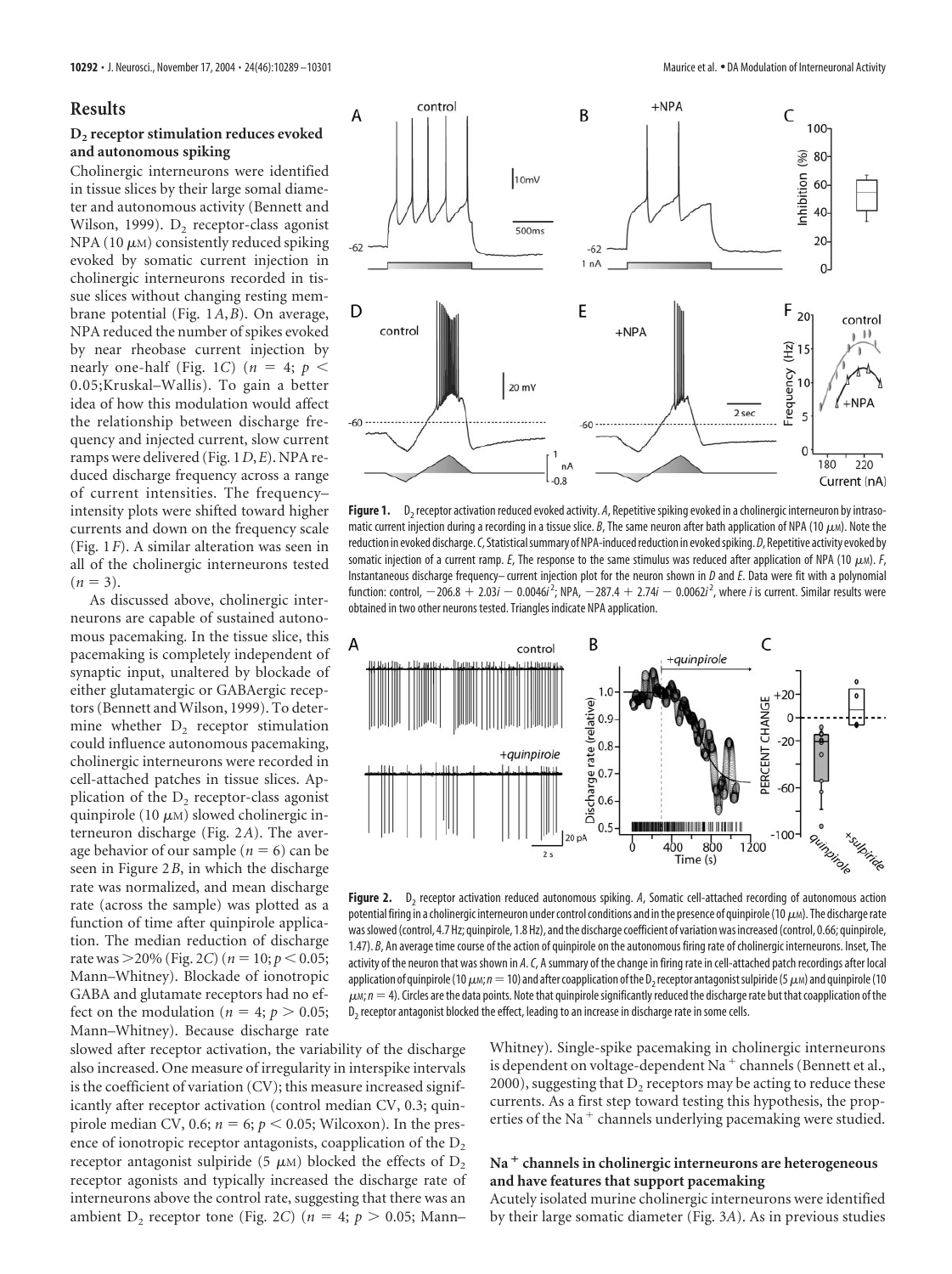

**Figure 3.** Identified cholinergic interneurons coexpress Na  $^+$  channel  $\alpha$ - and  $\beta$ -subunit mRNAs. *A*, Photomicrograph of an acutely isolated cholinergic interneuron and a neuron with an appearance resembling that of a medium spiny neuron. Scale bar, 8  $\mu$ m. *B*, Gel showing scRT-PCR amplicons for ChAT, GAD67, and D<sub>2</sub> receptor mRNAs. Note that the neuron expressed ChAT and D<sub>2</sub> receptor mRNAs but not GAD67. *C*, Gel showing scRT-PCR amplicons from a ChATexpressing neuron. The neuron coexpressed Na $\beta$ 1–Na $\beta$ 3 mRNAs. Right, A summary from 10 neurons. *D*, Gel showing scRT-PCR amplicons from a ChAT-expressing neuron. Both Nav1.1 and Nav1.6 mRNAs were detected. Right, A detection summary for Nav1.1, Nav1.2, and Nav1.6 mRNAs in a sample of 16 neurons.

(Yan et al., 1997), single-cell (sc) RT-PCR profiling of these neurons revealed that they express ChAT and  $D<sub>2</sub>$  receptor mRNAs but not mRNA for GAD67 (Fig. 3*B*). To determine the molecular identity of the Na<sup>+</sup> channel subunits expressed by cholinergic interneurons, single neurons were profiled for mRNAs contributing to  $Na<sup>+</sup>$  channels. Single-cell RT-PCR profiling was performed for three  $\beta$ -subunit mRNAs (Na $\beta$ 1– Na $\beta$ 3;  $n = 10$ ) (Isom et al., 1992, 1995); all three were consistently coexpressed in murine cholinergic interneurons (Fig. 3*E*,*F*). Subsequently, profiling was performed for the most commonly expressed poreforming  $\alpha$ -subunit mRNAs in the adult brain: Nav1.1, Nav1.2, and Nav1.6 (Goldin, 1999). Nav1.1 mRNA was detected in all cholinergic interneurons examined ( $n = 16$ ); Nav1.6 mRNA was detected in a large subset of the sample (12 of 16), whereas Nav1.2 mRNA was detected in only one-half (8 of 16), and Nav1.5 was rarely detected (1 of 6) (Fig. 3*C*,*D*). This detection profile differs from that previously reported in cortical pyramidal neurons only in the frequency of Nav1.2 mRNA detection (Maurice et al., 2001). The most parsimonious interpretation of these results is that cholinergic interneurons coexpress significant levels of

Nav1.1, Nav1.2, and Nav1.6  $\alpha$ -subunit mRNAs, but Nav1.2 mRNA abundance is relatively low. The relatively high level of Nav1.6 subunits in cholinergic interneurons may lead to relatively larger persistent Na<sup>+</sup> currents (Raman et al., 1997; Maurice et al., 2001) and an enhancement of pacemaking capacity.

Subsequently, the biophysical properties of these  $Na<sup>+</sup>$  channels were evaluated using voltage-clamp techniques. Why? Typically, the ambient membrane potential between spikes in this low-frequency discharge mode is between  $-60$  and  $-55$  mV. In this potential range,  $Na<sup>+</sup>$  channels undergo a conformational change called fast inactivation, resulting in an inability of Na<sup> $+$ </sup> to pass through the channel with additional depolarization (Hille, 2001). If the biophysical properties of  $Na<sup>+</sup>$  channels in these neurons were similar to those in a number of regular-spiking neurons (e.g., cortical pyramidal neurons) (Maurice et al., 2001), then only  $\sim$ 20% of the Na<sup>+</sup> channels would be available to participate in pacemaking because of high levels of "resting" channel fast inactivation. This would make  $Na<sup>+</sup>$  channel-dependent pacemaking very inefficient.

To determine whether there was a high level of Na $^+$  channel inactivation during cholinergic interneuron pacemaking, wholecell voltage-clamp experiments were performed. To obtain an accurate biophysical characterization, Na<sup>+</sup> currents were kept small by recording in a low (10 mm) external Na<sup>+</sup> concentration and with the internal Na<sup>+</sup> concentration near 4 mm. This modest concentration gradient ensured good voltage control and minimized series resistance errors. TTX-sensitive currents evoked by depolarizing voltage steps of increasing amplitude had kinetic features that were voltage dependent (Fig. 4*A*). These currents were fit with a modified HH model (see Materials and Methods) to generate estimates of maximum conductance as a function of membrane voltage (Fig. 4*C*). These conductance estimates were well fit with a third-order Boltzmann function, having a halfactivation voltage near  $-40$  mV (mean,  $-39.8 \pm 0.9$  mV;  $n = 8$ ) and a slope factor near  $8 \text{ mV} (7.6 \pm 0.2 \text{ mV})$  (Fig. 4*D*). As can be seen by inspection of this plot, the macroscopic conductance was half-maximal at approximately  $-30$  mV. These parameters are similar to those obtained from a variety of other neurons, including those that lack pacemaking ability, and are regular spiking (Magistretti and Alonso, 1999; Maurice et al., 2001). Activation kinetics at depolarized potentials (more than  $-40$  mV) were extracted from HH fits to the currents shown. Deactivation (the reversal of activation) kinetics were estimated by briefly depolarizing the membrane to activate channels and then repolarizing the membrane quickly to generate deactivation tail currents (Fig. 4*E*). These tail currents were well fit with a double-exponential function; the fast component was taken as deactivation, whereas the slow component was attributable to inactivation development. Pooled kinetic estimates were plotted and fit with a function derived from the HH formalism assuming a single voltagedependent state transition (Fig. 4*F*) (see Materials and Methods).

The voltage dependence of Na<sup>+</sup> channel fast inactivation in cholinergic interneurons was studied with a combination of approaches. Using conditioning pulses of sufficient duration to reach equilibrium (200 msec), the voltage dependence of fastinactivation gating was extracted from the amplitude of currents evoked by a test voltage step to  $-20$  mV (Fig. 4*B*). The amplitude of the current evoked by the test step was plotted as a function of conditioning voltage and fit with a first-order Boltzmann function (Fig. 4*D*). Half-inactivation voltages were near  $-55$ mV ( $V_h = -52.9 \pm 0.6$  mV;  $n = 8$ ), and slope factors were near 5 mV ( $k = 5.1 \pm 0.2$  mV). The half-inactivation voltages are significantly more depolarized than those found in regular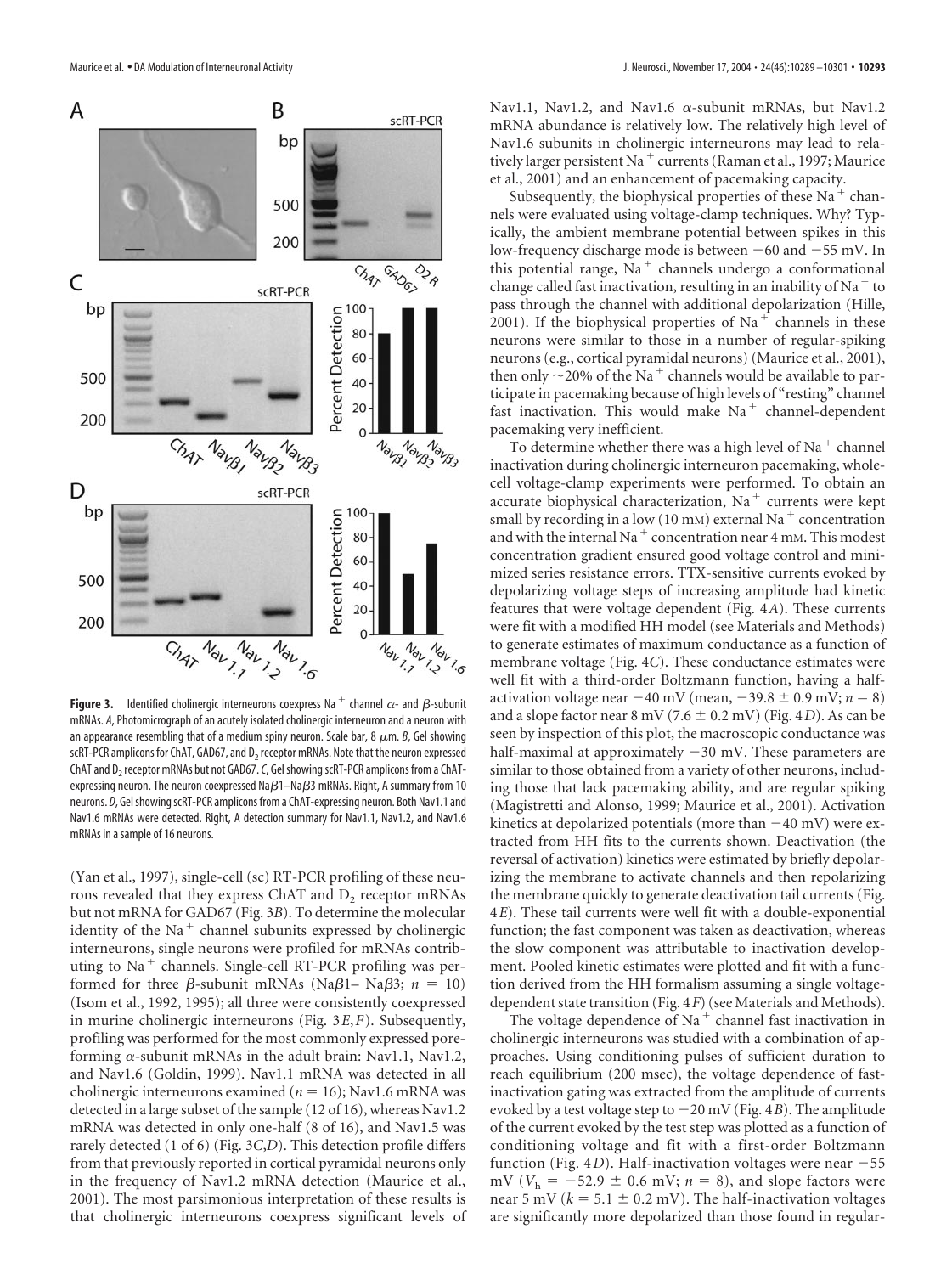spiking cortical pyramidal neurons recorded under identical circumstances  $(V<sub>h</sub> = -63 \pm 1.3 \text{ mV}; n = 10; p < 0.05;$ Kruskal–Wallis).

The development of fast inactivation at depolarized potentials (more than  $-30$ mV) was taken from the modified HH fits to currents activated by voltage steps, as shown above. In this potential range, current inactivation was voltage dependent and invariably biexponential (Fig. 5*A*, semilog plot), with the fast component being the dominant component (although this fraction varied as a function of membrane potential) (Fig. 5*A*, inset). At membrane potentials near threshold  $(-70$  to  $-40$  mV), inactivation rates were measured with a prepulse protocol (Fig. 5*B*). Deinactivation of Na<sup>+</sup> channels was measured by hyperpolarizing the membrane for variable durations after a depolarizing step (Fig. 5*C*). Data derived from these protocols were well fit only with a biexponential function, as with inactivation development. Data from all three protocols were pooled and then fit (Fig. 5*A*) using a single-state transition model.

In summary, these experiments show that (1) the somatic Na<sup>+</sup> channel currents in cholinergic interneurons have significantly different inactivation properties from those found in regular-spiking neurons, and (2) the macroscopic currents are likely to arise from at least two kinetically distinguishable channel populations, an inference consistent with the molecular profiling results that revealed coexpression of Na<sup>+</sup> channel  $\alpha$ - and  $\beta$ -subunits.

#### $D_2$  **receptor stimulation reduces Na**  $^+$  currents at **depolarized potentials**

As shown above, cholinergic interneurons express mRNA for the D<sub>2</sub> dopamine receptor. In most cholinergic interneurons tested (12 of 13), the application of the  $D_2$ -class receptor agonist NPA (10  $\mu$ M) rapidly and reversibly reduced the rapidly inactivating Na<sup>+</sup> currents evoked by a step from  $-70$  mV (mean reduction,  $10.5 \pm 1.2\%$ ;  $n = 12$ ;  $p < 0.05$ ; Kruskal–Wallis) (Fig. 6*A*,*E*). The  $D_2$ -class receptor antagonist sulpiride (10  $\mu$ M) significantly reduced this modulation (median reduction, 2%; interquartile  $(25–75%)$  range,  $0–5\%$ ;  $n = 5$ ;  $p < 0.05$ ; Kruskal–Wallis); lower concentrations of sulpiride (1  $\mu$ M) gave partial block of the NPA (10  $\mu$ M) modulation ( $n = 3$ ; range, 20–80% of block), possibly because of alterations in the receptor during enzymatic dissociation of the tissue. Because cholinergic interneurons do not express detectable levels of mRNA for other members of the  $D<sub>2</sub>$ receptor class  $(D_3, D_4)$  that bind NPA and sulpiride with high affinity (Yan et al., 1997), these results argue that the modulation observed is mediated by  $D_2$  receptors. Dialysis with the  $G_{\beta\gamma}$ subunit scavenger ARK-Cp (Koch et al., 1994) also attenuated the modulation (median reduction, 4%; interquartile range, 1–5%;  $n = 4$ ). In agreement with this inference that the signaling was mediated by  $G_{\beta\gamma}$ -subunits and the demonstration that striatal  $D<sub>2</sub>$  receptors couple via these subunits to phospholipase C



**Figure 4.** Cholinergic interneurons express Na  $^+$  channel currents with distinctive properties. A, Currents evoked in a cholinergic interneuron by a series of depolarizing steps from  $-65$  to  $+10$  mV from a holding potential of  $-70$  mV. *B*, Current evoked by a test step to  $-20$  mV from increasingly more depolarized prepulse potentials. Prepulse was 200 msec, and the holding potential was  $-70$  mV. *C*, Hodgkin–Huxley model fits to the data shown in *A*. Maximum conductance estimates from these fits were used to generate the activation plot in *D. D*, Steady-state inactivation and activation data from a sample of neurons ( $n = 8$ ) are plotted and fit with Boltzmann functions of either first order (inactivation) or third order (activation). Gray lines are from individual neurons. Also shown is the steady-state inactivation plot derived from a sample of cortical pyramidal neurons. *E*, Deactivation tail currents generated by briefly stepping to  $-20$  mV and then repolarizing to potentials between  $-110$  and  $-40$  $mV$ .*F*, Plot of activation ( $n = 8$ ) and deactivation ( $n = 4$ ) time constants for a sample of neurons. Data were fit with a function of the following form: (7.8*e* - 5) + (6.1*e* - 3)/((2.9*e* - 6)exp(-(*V* - 204.6)/16.4) + (4.9*e*2)exp((*V* - 63.9)/28.6)), where *V* is membrane voltage. Also shown is the activation plot from *D*. Circles are the sample mean at each voltage.

(PLC)  $\beta$  isoforms (Hernandez-Lopez et al., 2000), application of the PKC activator OAG (2  $\mu$ M) mimicked the effect of D<sub>2</sub> receptor agonists, rapidly and reversibly reducing peak  $Na<sup>+</sup>$  currents evoked by a step from  $-70$  mV (median reduction, 16%; interquartile range,  $13-20\%$ ;  $n = 7$ ;  $p < 0.05$ ; Kruskal–Wallis; data not shown). Dialysis with the PKC inhibitor calphostin C  $(1 \mu M)$ eliminated the effects of  $D<sub>2</sub>$  receptor agonist application (median modulation, 2%; interquartile range,  $0-4\%$ ;  $n = 4$ ;  $p > 0.05$ ; Kruskal–Wallis; data not shown).

The  $D_2$  receptor-mediated modulation of Na<sup>+</sup> channel currents resulted in an apparent reduction in maximal conductance without prominently shifting the voltage dependence of fast inactivation (Fig. 6*B*,*C*) (control,  $V<sub>h</sub> = -55$  mV; interquartile range, 53-56 mV; NPA,  $V<sub>h</sub> = -56$  mV; interquartile range, 54 – 58 mV;  $n = 6$ ). Slope factors were unaltered by NPA as well (control,  $k = 5.5$  mV; interquartile range, 5.2–5.8 mV; NPA,  $V<sub>h</sub>$  = 5.8 mV; interquartile range,  $5.4 - 6.1$  mV;  $n = 6$ ). Direct activation of PKC with OAG had very similar effects (control,  $V<sub>h</sub> = -54$  mV; interquartile range, 52–55 mV; OAG,  $V_h = -56$  mV; interquartile range, 54–58 mV;  $n = 6$ ). Slope factors were unaltered by OAG (control,  $k = 5.4$  mV; interquartile range, 5.1–5.7 mV; OAG,  $V<sub>h</sub>$  = 5.4 mV; interquartile range,  $5.3-5.6$  mV;  $n = 6$ ).

Although  $D<sub>2</sub>$  receptor stimulation consistently reduced Na<sup>+</sup> currents evoked from  $-70$  mV, the magnitude of the modulation was modest. Holding the membrane potential at more negative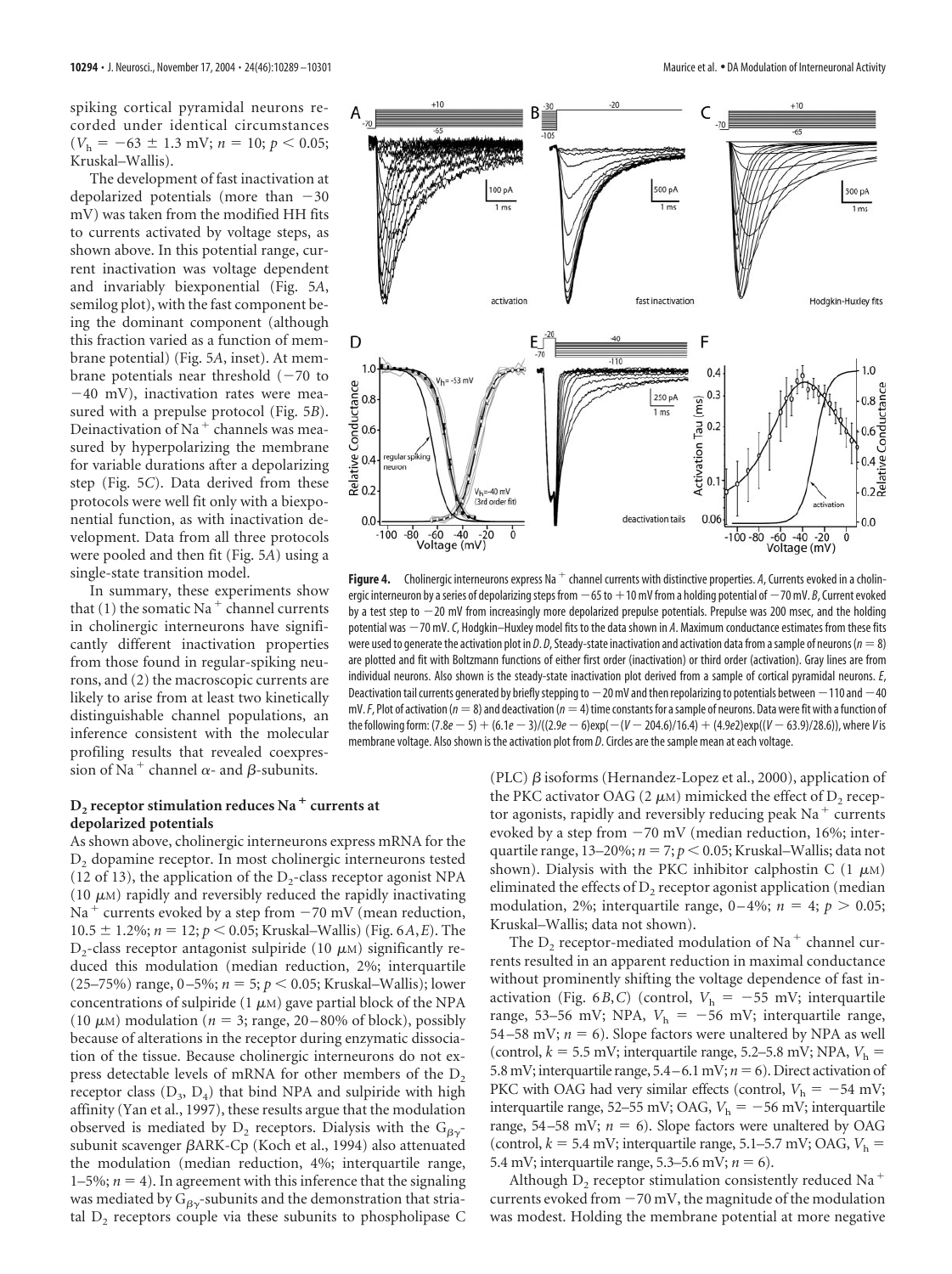

**Figure 5.** Inactivation kinetics of Na<sup> $+$ </sup> currents were biexponential and voltage dependent. A, Summary showing fast-inactivation development and recovery kinetics over a range of membrane potentials between  $+10$  and  $-100$  mV. Data points above  $-40$  mV were derived from HH fits to currents evoked by depolarizing steps (Fig. 2). The decay of these currents was typically biexponential, as shown in the semilog plot at the right. Here, currents evoked by a step to  $-40$  mV are plotted after conversionto absolute values.Datawerefitwith afunction, asin Figure2*F*:fasttime constant,(2*e* 3)  $+$  (5.5*e*  $-$  3)/((1*e*  $-$  6)exp( $-(V - 180)/20$ )  $+$  (4*e*3)exp(( $V - 40$ )/10)); slow time constant,  $(7e-4) + (5.5e-3)/((6e-8)exp(-(V-140)/18) + (4e4)exp((V-90)/11))$ . Inset, A plot of the relative amplitude of the fast component as a function of membrane potential. *B*, The development of fast inactivation at potentials between  $-70$  and  $-40$  mV was estimated by plotting the amplitude of the current evoked by a test step to  $-20$  mV that followed a prepulse of variable duration ( $n=8$ ). Data points were fit with a biexponential function. *C*, The recovery from fast inactivation at potentials between  $-60$  and  $-100$  mV was determined by using a similar strategy to that shown in *B*. Peak current plots for a sample of neurons are shown along with biexponential fits (*n* = 11). The parameters derived from *B* and *C* are plotted in *A*. Unfilled circles are sample means of the fast time constant fitted to the Na<sup>+</sup> current inactivation at the indicated voltages; filled circles are the sample means of the slow time constant.

membrane potentials (approximately  $-90$  mV) further reduced the modulation of current amplitudes (data not shown). In contrast, when cholinergic interneurons were held at  $-55$  mV (near their normal resting membrane potential) and the  $D<sub>2</sub>$  receptors were activated, the reduction in current amplitude nearly doubled from that seen in the same cell at  $-70$  mV (Fig.  $6D$ ,*E*). Similar results were obtained in every neuron examined (median increase in modulation at  $-55$  mV was 342%; range, 168–680%;  $n = 18$ ). However, at depolarized membrane potentials, unlike the situation at  $-70$  mV, reversal of the modulation was typically very slow after washing off the agonist (Fig. 6*E*). To test whether this sustained reduction was attributable to a voltage-dependent reversible process, neurons were hyperpolarized to  $-90$  mV for 30 sec after agonist application, and then the membrane potential returned to  $-55$  mV. In all of the neurons examined with this protocol ( $n = 7$ ), brief hyperpolarization reversed the modulation (Fig. 6*E*). The hyperpolarization was not accompanied by any discernible change in input or series resistance. As shown below, this reversal was presumably accomplished by promoting the exit of Na<sup> $+$ </sup> channels from a slow-inactivated state.

#### $D<sub>2</sub>$  **receptor stimulation reduces persistent Na**  $<sup>+</sup>$  currents</sup>

Activation of  $D_2$  receptors with NPA (10  $\mu$ M) also reversibly diminished persistent Na<sup>+</sup> currents evoked by a slow voltage ramp from  $-80$  to 0 mV (8 of 10 neurons tested) (Fig. 7*A*). At  $-25$  mV, the peak current was reduced by  $\sim$  30% (median, 29%; interquartile range,  $25-39\%$ ;  $n = 8$ ). This was substantially larger than the reduction in transient Na<sup>+</sup> current seen even at a holding potential of  $-55$  mV (Fig. 6). This modulation was mimicked by application of OAG (2  $\mu$ M), which reduced ramp currents at  $-25$ mV by a similar amount (median, 30%; interquartile range, 21– 34%;  $n = 6$ ). To estimate changes in conductance, currents were converted using the assumption that currents were ohmic, and driving force was determined by the Nernst equation (Hille, 2001). The median reduction in the peak persistent conductance was larger than that for current, which was near 41% (interquartile range,  $28 - 62\%$ ;  $n = 5$ ).

## $D<sub>2</sub>$  **receptor stimulation reduces Na**<sup> $+$ </sup> currents by enhancing a **process resembling slow inactivation**

What type of mechanism could explain the voltage dependence of the Na<sup>+</sup> channel modulation? Recent work has shown that PKC- and PKA-mediated modulation of Na<sup>+</sup> channel currents in cortical pyramidal neurons and heterologous expression systems is produced by enhancing channel entry into a slowinactivated state (Carr et al., 2003). To test whether a similar process was at work here, the voltage dependence and kinetics of slow inactivation were examined in the presence and absence of  $D<sub>2</sub>$  receptor-class agonists. Na<sup>+</sup> channel currents in cholinergic interneurons exhibited slow inactivation, but the extent of slow inactivation was less than that seen in cortical pyramidal neurons (Carr et al., 2003) or medium spiny neurons (J. Mercer and D. J. Surmeier, unpublished observations). In pyramidal neurons, a 5 sec depolarization to  $-20$  mV forces  $\sim$  60% of the somatic Na<sup>+</sup> channels into a slow-inactivated state, whereas the same protocol converted only  $\sim$  20% of the cholinergic interneuronal channels into this state. In this protocol, channels are allowed to recover from fast inactivation by holding the membrane potential at  $-80$ mV for 1 sec before delivering a test pulse (Fig. 8*A*, inset). Any reduction in current amplitude with this protocol is attributable to slow inactivation. NPA (10  $\mu$ M) significantly increased the extent of slow inactivation measured using 5 sec voltage steps to  $-20$  mV (mean control slow inactivation,  $19 \pm 1\%$ ; slow inacti-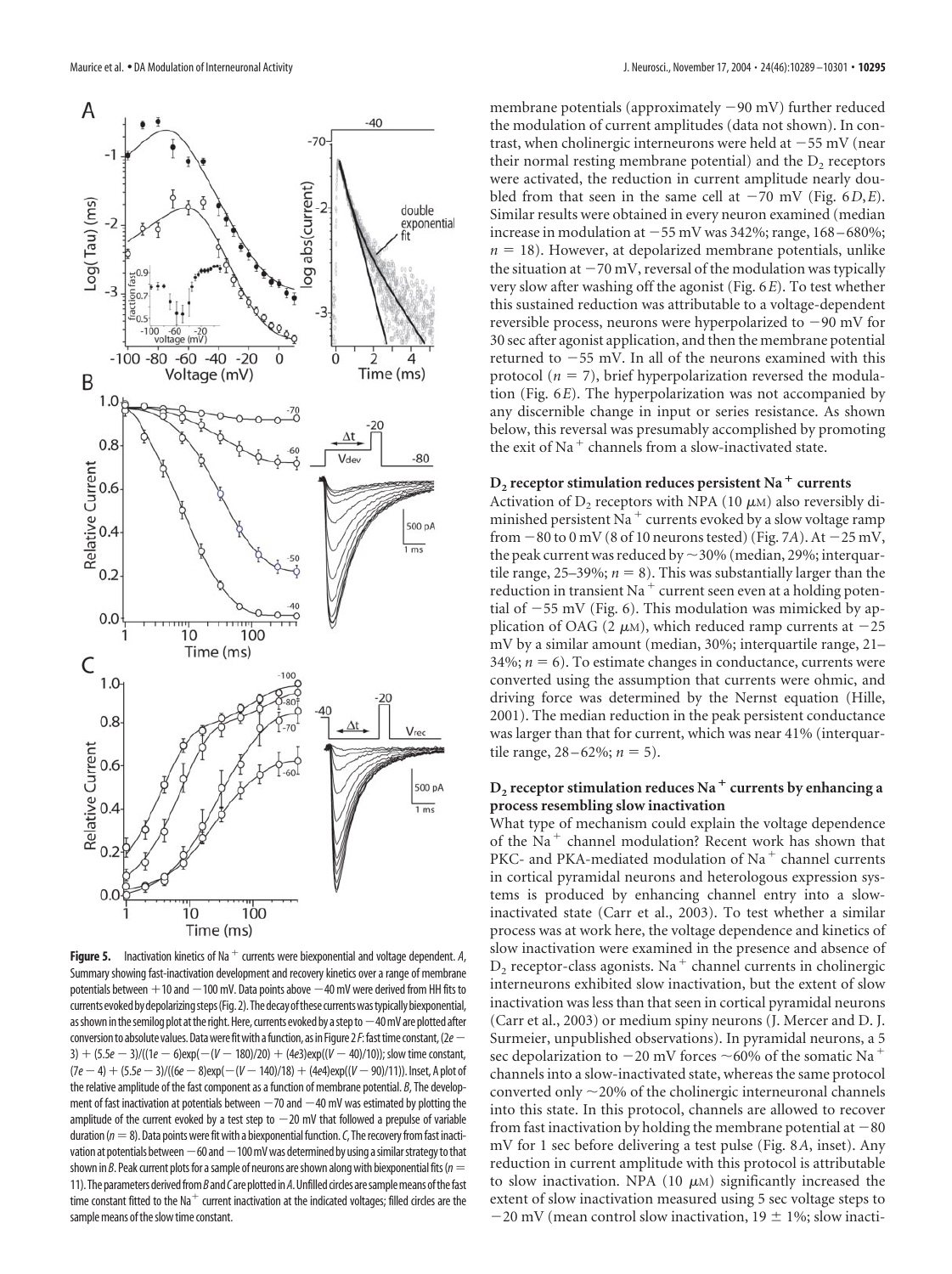

**Figure 6.** D<sub>2</sub> receptor activation reduced Na + currents in a voltage-dependent manner. A, Application of the D<sub>2</sub> receptor-class agonist NPA (10  $\mu$ M) reversibly reduced Na + currents evoked by a test step to -20 mV from a holding potential of -70 mV. *B*, Currents evoked before and after application of NPA by a fast-inactivation protocol. Peak current data derived from these traces are shown at the right. C, Data were normalized to the peak current in control records and fit with Boltzmann functions (see Materials and Methods); although peak conductance was reduced, there was no change in voltage dependence. Unfilled circles indicate control data; filled circles indicate NPA application. *D*, In another neuron, NPA had a smaller effect when holding at -70 mV; changing the holding potential to -55 mV increased the magnitude of the modulation. E, Time course showing the increase in modulation at more positive holding potentials. This modulation reversed very slowly at positive potentials; however, the modulation was reversed by a brief step to  $-90$  mV.

vation in NPA,  $30 \pm 2\%$ ;  $n = 18$ ;  $p < 0.05$ ; Kruskal–Wallis). D<sub>2</sub> receptor activation did not discernibly change the voltage dependence of slow inactivation (Fig. 8*A*) or the rate of entry into the slow-inactivated state produced by a voltage step to  $-20$ mV (Fig. 8 *B*). Entry in the slowinactivated state was monoexponential in both cases, with a time constant near 5 sec (Fig.  $8B$ ). D<sub>2</sub> receptor activation did not alter the rate of recovery from slow inactivation either (Fig. 8*C*); recovery was biexponential in both cases, with a fast time constant of 1.9 sec and a slow time constant of 13.5 sec. However,  $D_2$  receptor activation modestly increased the fraction of the current that recovered rapidly (control, 63%; NPA, 72%;  $n = 8$ ;  $p > 0.05$ ; Kruskal–Wallis).



**Figure 7.** D<sub>2</sub> receptor activation reduced persistent Na <sup>+</sup> currents. A, Current–voltage plot of TTX-sensitive persistent Na <sup>+</sup> currents evoked by a slow voltage ramp (4 sec) from  $-80$  to 0 mV in an acutely isolated cholinergic interneuron. *B*, NPA (10  $\mu$ <sub>M</sub>) reversibly reduced persistent Na  $^+$  currents. The current–voltage relationship of the TTX-sensitive currents before and after NPA application.*C*, Conversion of the current–voltage plots in *A* to conductance estimates were fit using an HH model.

Distinguishing features of the D<sub>2</sub> receptor modulation of Na<sup>+</sup> channels are slow kinetics and voltage dependence. Long-lasting but not short hyperpolarization of the membrane should reverse the modulation. To test this conjecture, the effect of  $D_2$  receptor activation on "postanode break" spiking, such as that triggered by termination of somatic GABAergic inhibitory input, was examined. This postanode break depolarization is generated by slowly deactivating HCN channels in cholinergic interneurons (Bennett and Wilson, 1999). With strong enough HCN activation, the rebound depolarization is accompanied by spiking (Fig. 9*A*). NPA (10  $\mu$ M) had no discernible effect on HCN channel activation, as judged by the sag in membrane potential with membrane hyperpolarization, but it did reduce spiking during the rebound depolarization. With a 1 sec hyperpolarization to approximately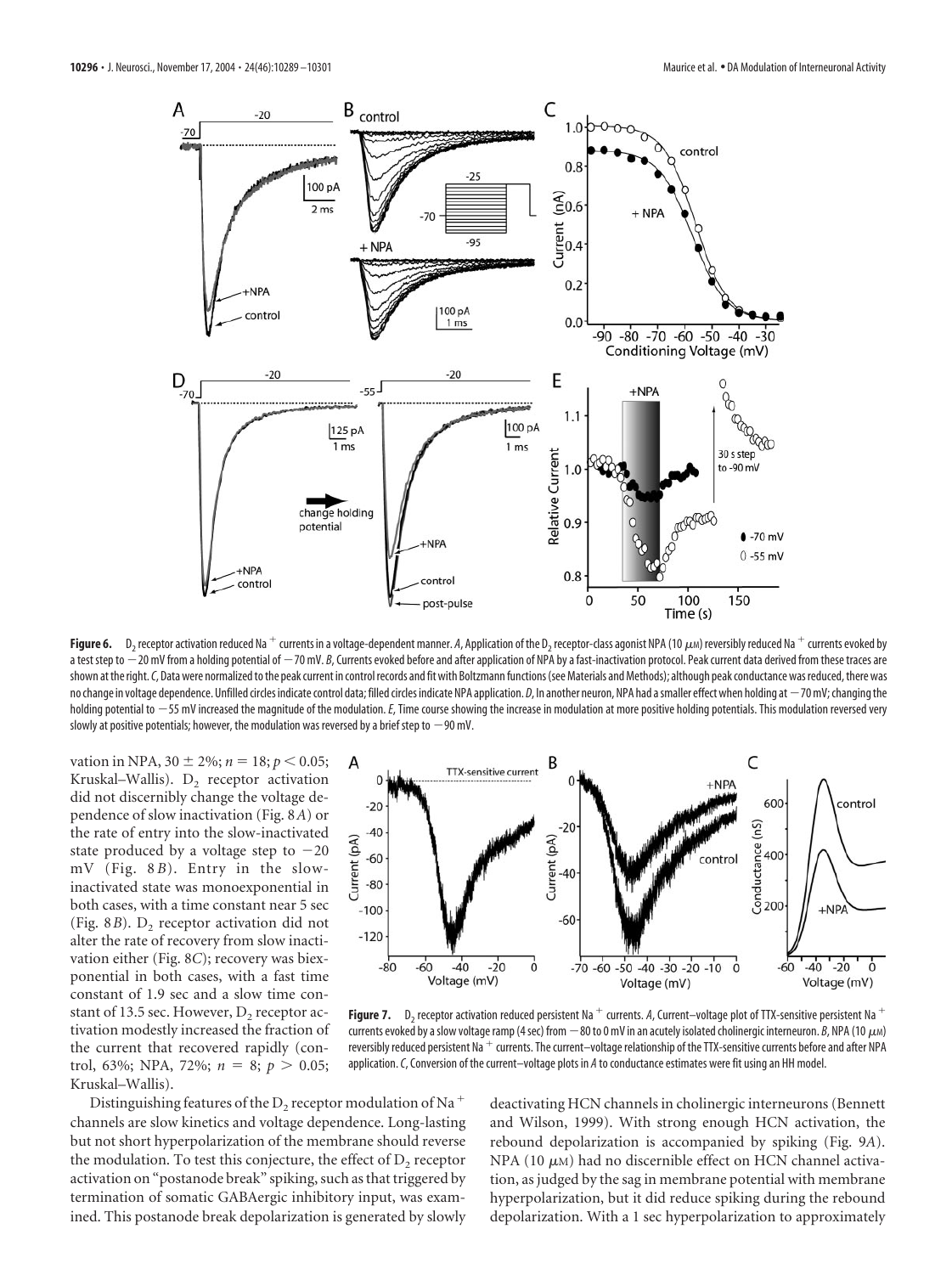

**Figure 8.** D<sub>2</sub> receptor activation enhanced slow inactivation of Na<sup> $+$ </sup> currents. A, NPA (10  $\mu$ m) increased the extent of slow inactivation evoked by a 5 sec voltage step to potentials between  $-35$  and  $-60$  mV but did not change the apparent voltage dependence of the process. Boltzmann fits to normalized data are shown for control (unfilled circles) and NPA (filled circles) data  $(n = 4)$ . Representative current traces are shown at the right. *B*, The rate of entry into the slow-inactivated state was unchanged by NPA (10  $\mu$ M). Single-exponential fits to control (unfilled circles) and NPA (filled circles) data are shown ( $n = 5$ ). Both data were well fit with a single exponential having a time constant near 5 sec. The extent of slow inactivation was greater in NPA, however. Representative current traces are shown on the right; inset shows protocol. *C*, NPA did not significantly alter the rate of recovery from slow inactivation at  $-80$  mV. Double-exponential fits to control (unfilled circles) and NPA (filled circles) data are shown ( $n = 8$ ). Both data sets were well fit with a double exponential having a time constant of 1.9 and 13.5 sec. Representative current traces are shown at the right. Protocol is shown in the inset.

80 mV (Fig. 9*B*), similar results were obtained in other neurons (median reduction in rebound spike number, 63%;  $n = 5$ ;  $p <$ 0.05; Kruskal–Wallis) (Fig. 9*C*). In the presence of TTX, the rebound depolarization produced by HCN activation was unaffected by NPA (data not shown;  $n = 4$ ). If the reduction of rebound discharge was a consequence of enhanced slow inactivation of Na<sup> $+$ </sup> channels, increasing the duration of the hyperpolarizing pulses should reverse the effects of NPA. To test this hypothesis, the current steps were lengthened to 10 sec, a period that at 35°C should deinactivate  $\sim$ 90% of the Na<sup>+</sup> channel population. In this situation, NPA did not have a significant impact on rebound spiking (Fig. 9*D*–*F*) ( $n = 5$ ;  $p > 0.05$ ; Kruskal–Wallis).

#### Is the D<sub>2</sub> receptor-mediated reduction of pacemaking **attributable to modulation of Na channels?**

The data presented here are consistent with the hypothesis that the effects of  $D<sub>2</sub>$  receptor activation on evoked activity and pacemaking are attributable to an enhanced slow inactivation of voltage-dependent Na<sup>+</sup> channels. Is this plausible? The reduction in the transient Na<sup>+</sup> current produced by  $D_2$  receptor activation was modest: 15–20%. The reduction of persistent Na current was twice as large: 30 –40%. However, is this sufficient to explain the change in pacemaker rate? If so, then simply blocking 10-30% of the Na<sup>+</sup> channels with TTX should reproduce the effects of  $D_2$  receptor agonists (recall that interneuron spiking in the slice is not affected by blocking synaptic input). To determine which concentration of TTX would suffice to test this hypothesis, the affinity of interneuron  $Na<sup>+</sup>$  channels for TTX was determined using whole-cell voltage-clamp recordings. The data were well fit with a Langmuir isotherm, with an IC<sub>50</sub> value of  $\sim$ 5 nm (Fig. 10*A*), a value very close to that found in other preparations (Goldin, 2001). This data suggest that the application of 1 nm TTX should block 10% of the interneuron Na $^+$  channels. Doing so slowed interneuronal discharge rate in the slice preparation by 20% on average (Fig. 10*B*,*C*). These data argue that even a modest reduction of Na<sup>+</sup> channel currents can have significant effects on pacemaking.

To provide an additional test, a computational approach was used that allowed selective manipulation of Na<sup> $+$ </sup> channels. Using the program NEURON (Hines and Carnevale, 2001), a simulation was constructed using a soma, two dendrites (Fig. 3*A*), and a complement of channels known to contribute to pacemaking and repetitive discharge in cholinergic interneurons (see Materials and Methods). To match the biexponential kinetic features of macroscopic currents, the Na<sup>+</sup> channel population was broken into fast and slow channel types, an assumption that was consistent with the molecular heterogeneity of Na<sup>+</sup> channel subunit expression (see above and Materials and Methods). The cell model accurately reproduced the autonomous discharge of interneurons and yielded membrane trajectories resembling those found in whole-cell recordings (Fig. 10*G*). Enhancing entry of the faster channel population into the slow-inactivated state (Carr et al., 2003) accurately reproduced the macroscopic modulation, decreasing peak transient current by 20% and persistent Na current by  $\sim$  40% (Fig. 10*D*,*E*). This modulation approximately halved the rate of autonomous discharge (Fig. 10*G*). Alteration in no other channel was necessary to produce this change in discharge rate. Grading the modulation to produce transient current reductions of 5–20% produced a graded reduction in pacemaker rate over a wide range of Na<sup>+</sup> channel densities (Fig. 10*F*). At lower channel densities, a modulation sufficient to produce a 20% reduction in transient  $Na<sup>+</sup>$  current almost completely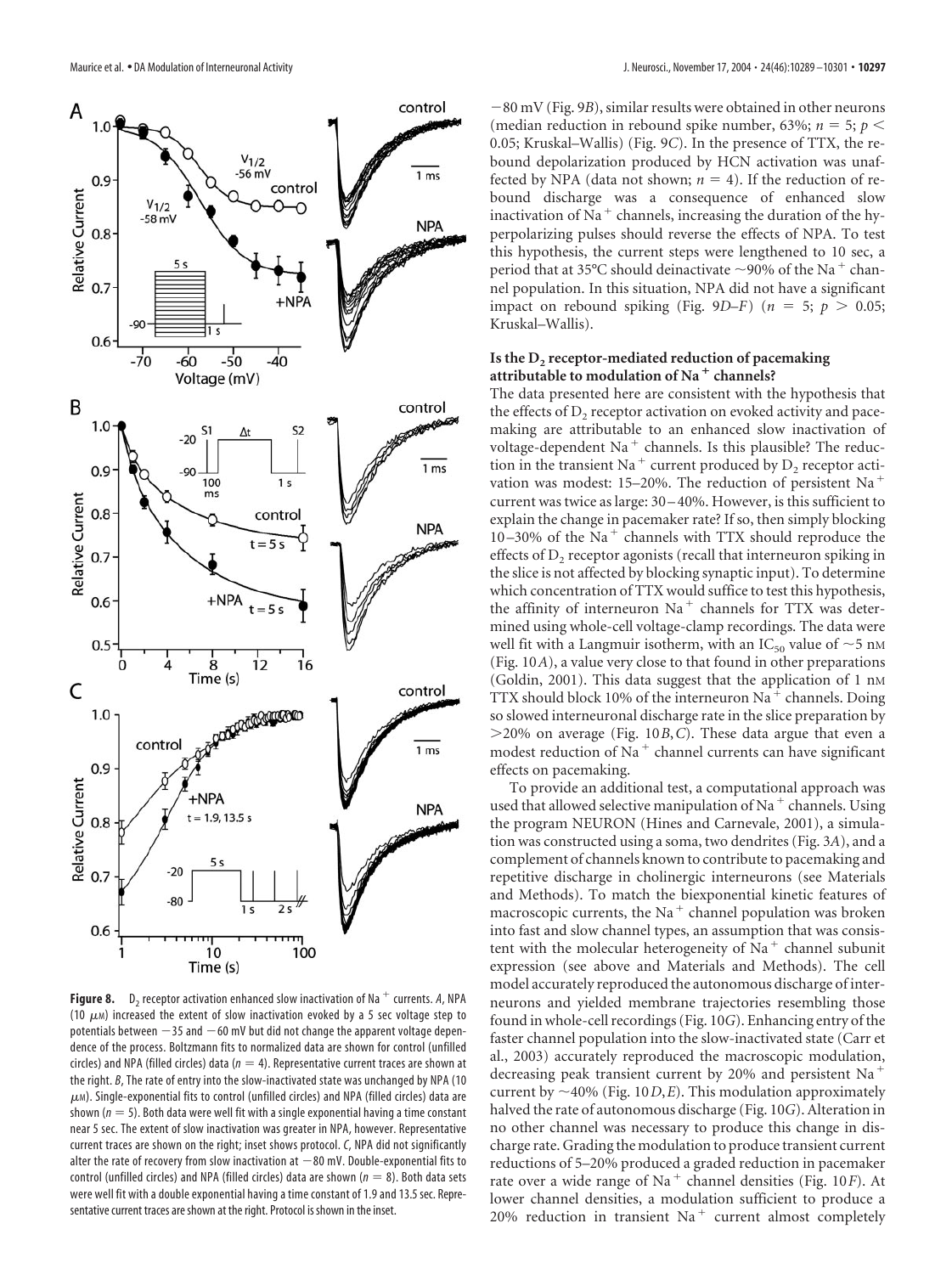stopped spiking, producing a  $>90\%$  reduction in spike rate. At intermediate channel densities, a modest reduction of  $Na<sup>+</sup>$  currents led to a reduction of discharge rates, such as that seen experimentally  $(20-40\%)$  with the application of  $D<sub>2</sub>$ receptor agonists. These findings, together with those derived from TTX application, provide direct support for the conclusion that modulation of Na<sup>+</sup> channel currents in cholinergic interneurons is a major component of the D<sub>2</sub> receptor-mediated modulation of interneuron excitability and the reduction in autonomous spiking.

#### **Discussion**

#### **D2 receptor activation reduces cholinergic interneuronal pacemaking**

Dopaminergic inhibition of cholinergic interneuron function was first inferred from clinical observations that striatal cholinergic tone was elevated in Parkinson's disease (Hornykiewicz, 1976). A major component of the dopaminergic regulation of cholinergic function is mediated by  $D<sub>2</sub>$  receptor inhibition of spike-driven  $Ca<sup>2+</sup>$  influx and acetylcholine release (Lehmann and Langer, 1983; Bertorelli et al., 1992; Stoof et al., 1992; DeBoer et al., 1993; Di Chiara et al., 1994; Yan et al., 1997). However, there are compelling reasons to believe there is more to this story. In associative learning paradigms, the ongoing autonomous spiking of primate cholinergic interneurons (or TANs) is reduced

by the presentation of unconditioned positive stimuli and by learned conditioned stimuli (Aosaki et al., 1994; Graybiel et al., 1994; Raz et al., 1996). In the initial stages of learning, the pause in interneuronal spiking is dependent on stimulus-linked elevations in dopamine cell activity and dopamine release in the striatum (Aosaki et al., 1994). Work *in vivo* has shown that the pause in cholinergic interneuronal discharge is primarily mediated by  $D<sub>2</sub>$ receptors (Watanabe and Kimura, 1998). In agreement with this conclusion, the application of  $D_2$  receptor agonists to cholinergic interneurons in the slice preparation reduced autonomous spiking. In this preparation, activity is independent of synaptic connectivity (Bennett and Wilson, 1999), arguing that the  $D<sub>2</sub>$  receptors expressed by the cholinergic interneurons themselves are critical to the response. The experiments reported here provide a direct linkage between these interneuronal  $D_2$  receptors and the ionic mechanism underlying their autonomous activity.

## Na<sup>+</sup> channel currents in cholinergic interneurons are well **suited to a central role in pacemaking**

Striatal cholinergic interneurons are autonomous pacemakers; that is, they rhythmically spike in the absence of synaptic input (Bennett and Wilson, 1999). This intrinsically generated activity relies on voltage-dependent Na<sup>+</sup> channel currents that appear tailored for this role. Unlike channels in regular-spiking neurons, the Na<sup>+</sup> channels in cholinergic interneurons have relatively depolarized fast-inactivation voltage dependence. The halfinactivation voltage is 8 –10 mV more depolarized in cholinergic interneurons than in neighboring, regular-spiking medium spiny



Figure 9. D<sub>2</sub> receptor activation reduced rebound spiking. A, Hyperpolarizing current pulse (1 sec) induces rebound discharge in a cholinergic interneuron. *B*, Application of the D<sub>2</sub> receptor agonist NPA reduces the rebound discharge (dark line); control data from *A* is shown in the background. *C*, Statistical summary of the inhibition of rebound discharge after application of NPA ( $n=5$ ). *D*, Rebound discharge after a longer hyperpolarizing prepulse (10 sec).*E*, NPA failed to noticeably alter the rebound discharge.*F*, Statistical summary showing that NPA produced only a modest inhibition of discharge with the long prepulse, in contrast to the short prepulse ( $n = 5$ ).

neurons or cortical pyramidal neurons. Slow inactivation of interneuronal Na<sup>+</sup> channels is also modest. This distinctive feature of cholinergic interneuronal Na<sup>+</sup> channels was not an obvious consequence of the rate of entry into the slow-inactivated state or the voltage dependence of the process. It may be that basal serine– threonine kinase phosphorylation of  $Na<sup>+</sup>$  channels in cholinergic interneurons is low (Carr et al., 2003).

 $Na<sup>+</sup>$  channel currents in cholinergic interneurons also display a prominent persistence. In many cell types, persistent currents are key determinants of the rate and regularity of spiking (Raman et al., 1997; Taddese and Bean, 2002). After spike-repolarizing currents wane, these Na<sup>+</sup> currents provide the inward depolarizing force necessary to bring the membrane potential to spike threshold again. The persistence of these currents is critical to slow pacemakers, such as cholinergic interneurons, in which the interspike interval typically ranges from 200 to 1000 msec.

## **D<sub>2</sub> receptor activation decreases Na<sup>+</sup> channel currents**

In isolated neurons, activation of postsynaptic  $D<sub>2</sub>$  receptors reduced the Na<sup>+</sup> currents underlying pacemaking. The reduction did not depend on an alteration in the voltage dependence of channel opening or fast inactivation. Rather, the reduction in  $Na<sup>+</sup>$  channel current was brought about by an enhanced entry into a slow-inactivated state (Carr et al., 2003). This endowed the modulation with profound voltage dependence. Holding the membrane potential at  $-55$  mV, rather than  $-70$  mV, tripled the magnitude of the modulation of peak  $Na<sup>+</sup>$  current, whereas holding at  $-90$  mV virtually eliminated the development of the modulation or quickly reversed it. This feature should maximize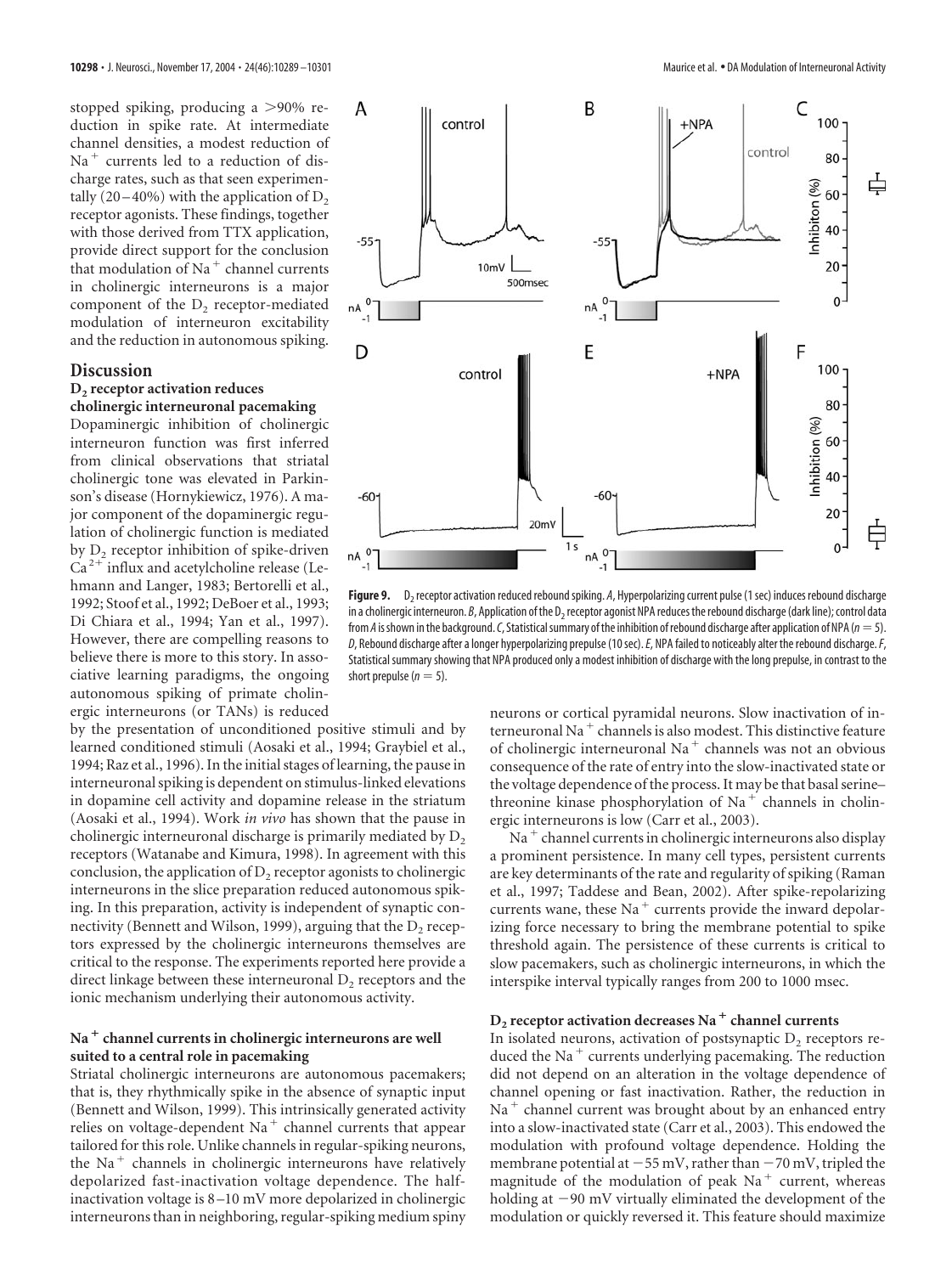

**Figure 10.** Modest reduction of Na<sup>+</sup> channel currents mimics D<sub>2</sub> receptor effects on pacemaking. A, Dose–response for relationship for TTX in acutely isolated cholinergic interneurons ( $n=5$ ). Peak transient Na  $^+$  current, evoked by a step to  $-20$  mV from a holding potential of  $-80$  mV as a function of TTX dose, was fit with a Langmuir isotherm, having a slope of one and an IC<sub>50</sub> of 5 nm. *B*, Cell-attached patch recording in tissue slices before and after bath application of 1 nm TTX. *C*, The median reduction in discharge rate was just  $>$  20% ( $n = 5$ ); data are shown in box plot format. *D*, Simulation of Na<sup>+</sup> channel currents evoked by a step to  $-20$  mV before and after enhancing entry into the slow-inactivated state from the fast-inactivated state (Carr et al., 2003) (aS2  $=$  0.0002  $\rightarrow$  0.005); the modulation was restricted to the kinetically fast current. Total (fast + slow) Na  $^+$  current evoked by the step was reduced by 20% as in experimental observations. *E*, The same change produced a larger reduction ( $\sim$ 40%) in the total current evoked by a voltage ramp. F, The reduction in autonomous discharge rate increased monotonically as the percentage reduction in transient current was increased from 5 to 20%. Channel densities from 1.0 to 2.1 mS/cm $^2$  yielded qualitatively similar relationships. *G,* In a simulation of pacemaking (Na  $^+$  channel density of 1.4 mS/cm<sup>2</sup>), mimicking the D<sub>2</sub> receptor modulation by selectively increasing Na<sup>+</sup> channel entry into a slow-inactivated state (as in *D*, *E*) slowed the discharge rate by >40%. Restoration of the control values for this rate constant restored the discharge rate. The bar depicts the onset and offset of the change in slow inactivation. At the bottom, the change in discharge rate and slow inactivation in the affected channel population are plotted.

the impact of the  $D_2$  receptor modulation on pacemaking, in which the modal membrane potential of cholinergic interneurons is near  $-55$  mV. On the other hand, the modulation should have much less of an impact on rhythmic bursting, in which slow inactivation of  $Na<sup>+</sup>$  channels should be less prominent (Bennett and Wilson, 1999).

The  $D<sub>2</sub>$  receptor modulation appeared to be accomplished via a  $G_{\beta\gamma}$  signaling pathway that activated PKC. This inference is based on (1) the ability of a  $G_{\beta\gamma}$ scavenger ( $\beta$ ARK-Cp) to reduce the modulation, (2) the mimicry of the modulation by PKC activators (OAG), and (3) the blockade of the modulation by intracellular dialysis with a PKC inhibitor (calphostin C). Although at variance with the conventional model of  $D<sub>2</sub>$  receptor coupling (Stoof et al., 1992), this signaling linkage aligns with several recent lines of study. For example,  $D<sub>2</sub>$  receptors have been shown to preferentially couple via  $G_{\beta\gamma}$ subunits associated with  $\mathrm{G}_{\mathrm{o}\alpha}$  to activate PLC isoforms (Hernandez-Lopez et al., 2000; Jiang et al., 2001). PKC activation is a well characterized consequence of PLC stimulation, resulting from the generation of diacylglycerol and mobilization of Ca<sup>2+</sup> from inositol triphosphate-sensitive intracellular stores. This linkage is also consistent with the recent demonstration that phosphorylation of  $Na<sup>+</sup>$  channels enhances entry into a slow-inactivated state (Carr et al., 2003).

## **Is the reduction of Na channel** currents sufficient to explain D<sub>2</sub> **receptor-mediated changes in pacemaking?**

Although it is clear that activation of  $D<sub>2</sub>$ receptors led to a reduction of Na<sup>+</sup> channel currents, the modulation of transient Na<sup>+</sup> currents was modest. Although within the range reported in previous studies (Cantrell and Catterall, 2001), peak transient current at  $-55$  mV was reduced by only  $\sim$ 15–20% by D<sub>2</sub> receptor agonists or PKC activators. The maximal persistent  $Na<sup>+</sup>$  conductance was more substantially reduced  $(\sim 30 - 40\%)$  by the same manipulations, but is this sufficient to account for the reduction in pacemaking seen in tissue slices? There are two lines of evidence that suggest so. First, application of the specific  $Na<sup>+</sup>$  channel blocker TTX at an adequate concentration to block only 10% of the Na<sup> $+$ </sup> channel population (with full penetration of the tissue) reduced pacemaking by 20% on average. Because pacemaking is not dependent on synaptic input (Bennett and Wilson, 1999), this reduction is directly attributable to the blockade of the Na<sup> $+$ </sup> channels underlying

pacemaking. Second, computer simulation of the pacemaking process in cholinergic interneurons revealed that a modest enhancement of Na<sup>+</sup> channel slow inactivation, sufficient to bring about reductions in transient and persistent current, such as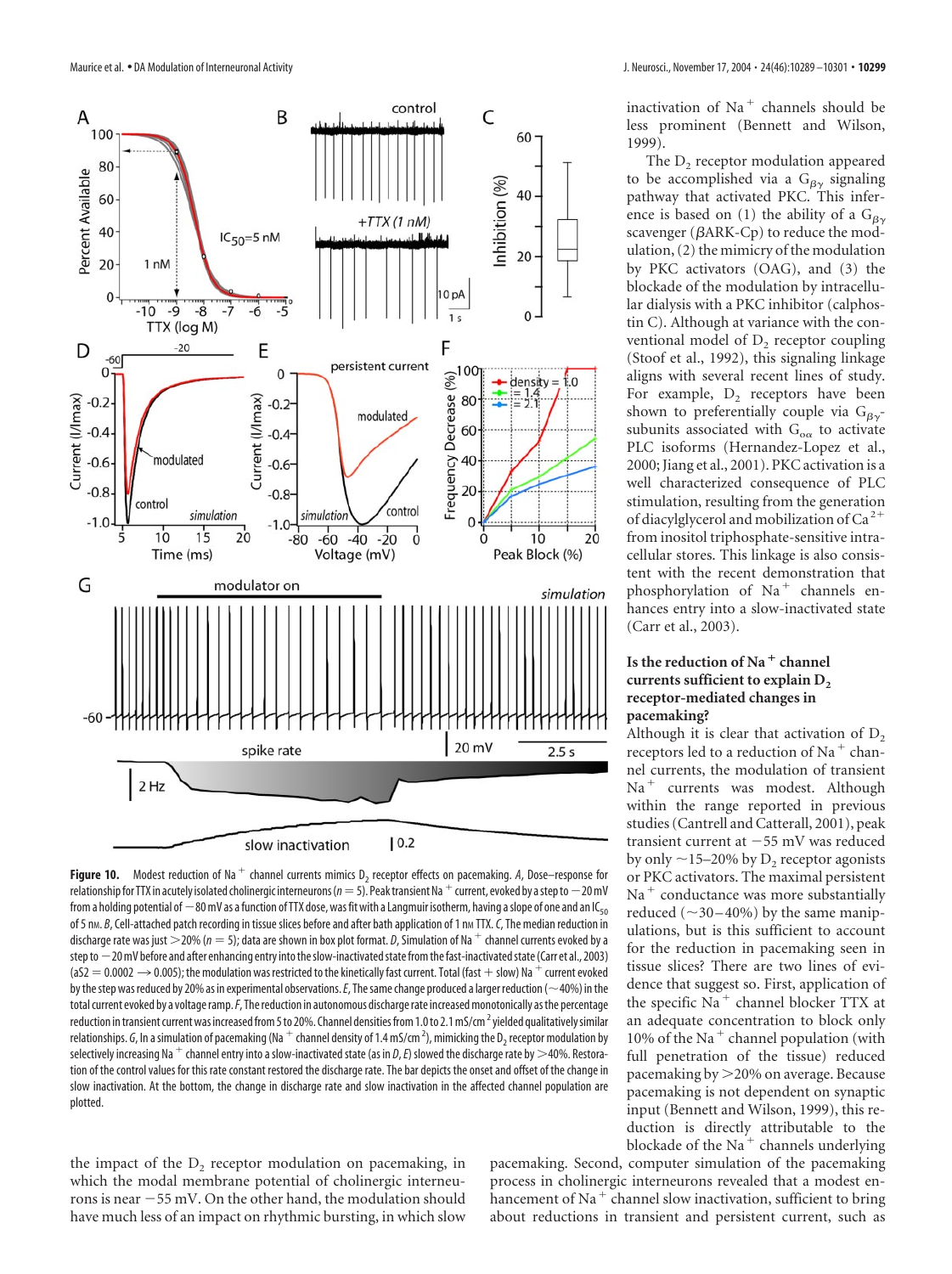those seen experimentally, had profound effects on pacemaking. At intermediate channel densities that gave discharge rates such as those seen *in vivo* (3–6 Hz), reduction of the transient Na channel current by 15% and the persistent current by  $\sim$ 30% brought about a 30 –50% reduction in spiking rate. The simulations also showed that the relationship between channel inactivation and discharge rate was monotonic over a wide range, providing a potential readout of the intensity of  $D<sub>2</sub>$  receptor stimulation. The sensitivity of pacemaking to Na<sup> $+$ </sup> channel modulation is not surprising, given that the slope of the current– voltage relationship in cholinergic interneurons is very shallow in the voltage range in which Na<sup> $+$ </sup> channels begin to open (Bennett et al., 2000), allowing small changes in current to significantly change the trajectory of the membrane potential to the next spike. This appears to be a common feature of Na $^+$  channel-dependent pacemakers (Raman and Bean, 1999; Taddese and Bean, 2002; Do and Bean, 2003).

There are undoubtedly collateral mechanisms via which dopamine might act directly to inhibit the activity of cholinergic interneurons. The best characterized of these is the  $D_5$  receptormediated augmentation of spike afterhyperpolarization, which should slow discharge (Bennett and Wilson, 1998). This modulation could account, in part, for conjectured involvement of  $D_1$ -class receptors in generation of the pause (Watanabe and Kimura, 1998). These alterations in intrinsic properties governing autonomous spiking complement the direct  $D_2$  receptormediated inhibition of acetylcholine release (Lehmann and Langer, 1983; Bertorelli et al., 1992; Stoof et al., 1992; DeBoer et al., 1993; Di Chiara et al., 1994; Yan et al., 1997), further reducing the impact of cholinergic interneurons on striatal circuitry.

Although dopamine acts directly on interneurons to reduce autonomous discharge, it may also sculpt synaptic inputs to cholinergic interneurons that are of significance *in vivo*, contributing to the generation of pauses.  $D_1/D_5$  dopamine receptor activation enhances the activity of GABAergic interneurons (Bracci et al.,  $2002$ ) and potentiates interneuronal extrasynaptic  $GABA_A$  receptor function (Yan and Surmeier, 1997).  $D_1/D_5$  receptordependent long-term potentiation of this input (Suzuki et al., 2001) could be particularly important in enabling pause generation with overtraining in associative learning paradigms when the pause in interneuron activity appears to become independent of striatal dopamine release. The facilitation of this synaptic linkage also could help explain the role of thalamic structures in the regulation of cholinergic interneuron activity (Matsumoto et al., 2001).

#### **Conclusions**

The studies reported here show that  $D<sub>2</sub>$  dopamine receptor activation reduces evoked activity and autonomous pacemaking in identified cholinergic interneurons. These studies establish a mechanistic framework in which the pause of cholinergic interneurons in associative and instrumental learning paradigms can be understood. They also provide a complement to our existing understanding of how dopamine depletion leads to an elevation in striatal cholinergic tone and dysfunction in Parkinson's disease.

#### **References**

- Aosaki T, Graybiel AM, Kimura M (1994) Effect of the nigrostriatal dopamine system on acquired neural responses in the striatum of behaving monkeys. Science 265:412–415.
- Bennett BD, Wilson CJ (1998) Synaptic regulation of action potential timing in neostriatal cholinergic interneurons. J Neurosci 18:8539 –8549.
- Bennett BD, Wilson CJ (1999) Spontaneous activity of neostriatal cholinergic interneurons *in vitro*. J Neurosci 19:5586 –5596.
- Bennett BD, Callaway JC, Wilson CJ (2000) Intrinsic membrane properties underlying spontaneous tonic firing in neostriatal cholinergic interneurons. J Neurosci 20:8493–8503.
- Bergson C, Mrzljak L, Smiley JF, Pappy M, Levenson R, Goldman-Rakic PS (1995) Regional, cellular and subcellular variation in the distribution of D<sub>1</sub> and D<sub>5</sub> dopamine receptors in primate brain. J Neurosci 15:7821–7836.
- Bertorelli R, Zambelli M, Di Chiara G, Consolo S (1992) Dopamine depletion preferentially impairs D1- over D2-receptor regulation of striatal in vivo acetylcholine release. J Neurochem 59:353–357.
- Bracci E, Centonze D, Bernardi G, Calabresi P (2002) Dopamine excites fast-spiking interneurons in the striatum. J Neurophysiol 87:2190 –2194.
- Cantrell AR, Catterall WA (2001) Neuromodulation of Na<sup>+</sup> channels: an unexpected form of cellular plasticity. Nat Rev Neurosci 2:397–407.
- Carr DB, Cantrell AR, Day M, Catterall WA, Scheuer T, Surmeier DJ (2003) Transmitter modulation of sodium channel availability endows neurons with a novel form of cellular plasticity. Neuron 39:793–806.
- DeBoer P, Abercrombie ED, Heeringa M, Westerink BH (1993) Differential effect of systemic administration of bromocriptine and L-dopa on the release of acetylcholine from striatum of intact and 6-OHDA-treated rats. Brain Res 608:198 –203.
- Di Chiara G, Morelli M, Consolo S (1994) Modulatory functions of neurotransmitters in the striatum: ACh/dopamine/NMDA interactions. Trends Neurosci 17:228 –233.
- Do MT, Bean BP (2003) Subthreshold sodium currents and pacemaking of subthalamic neurons: modulation by slow inactivation. Neuron 39:109 –120.
- Goldin AL (1999) Diversity of mammalian voltage-gated sodium channels. Ann NY Acad Sci 868:38 –50.
- Goldin AL (2001) Resurgence of sodium channel research. Annu Rev Physiol 63:871–894.
- Graybiel AM, Aosaki T, Flaherty AW, Kimura M (1994) The basal ganglia and adaptive motor control. Science 265:1826 –1831.
- Hernandez-Lopez S, Tkatch T, Perez-Garci E, Galarraga E, Bargas J, Hamm H, Surmeier DJ (2000)  $D_2$  dopamine receptors in striatal medium spiny neurons reduce L-type  $Ca^{2+}$  currents and excitability via a novel PLC $[\beta]$ 1-IP3-calcineurin-signaling cascade. J Neurosci 20:8987-8995.
- Hille B (2001) Gating: voltage sensing and inactivation. In: Ion channels of excitable membranes, pp 603–634. Sunderland, MA: Sinauer.
- Hines ML, Carnevale NT (2001) NEURON: a tool for neuroscientists. The Neuroscientist 7:123–135.
- Hornykiewicz O (1976) Neurohumoral interactions and basal ganglia function and dysfunction. Res Publ Assoc Res Nerv Ment Dis 55:269 –280.
- Isom LL, De Jongh KS, Patton DE, Reber BF, Offord J, Charbonneau H, Walsh K, Goldin AL, Catterall WA (1992) Primary structure and functional expression of the beta 1 subunit of the rat brain sodium channel. Science 256:839 –842.
- Isom LL, Ragsdale DS, De Jongh KS, Westenbroek RE, Reber BF, Scheuer T, Catterall WA (1995) Structure and function of the beta 2 subunit of brain sodium channels, a transmembrane glycoprotein with a CAM motif. Cell 83:433–442.
- Jiang M, Spicher K, Boulay G, Wang Y, Birnbaumer L (2001) Most central nervous system D2 dopamine receptors are coupled to their effectors by Go. Proc Natl Acad Sci USA 98:3577–3582.
- Khaliq ZM, Gouwens NW, Raman IM (2003) The contribution of resurgent sodium current to high-frequency firing in Purkinje neurons: an experimental and modeling study. J Neurosci 23:4899 –4912.
- Koch WJ, Hawes BE, Inglese J, Luttrell LM, Lefkowitz RJ (1994) Cellular expression of the carboxyl terminus of a G protein-coupled receptor kinase attenuates G beta gamma-mediated signaling. J Biol Chem 269:6193–6197.
- Lazarewicz MT, Migliore M, Ascoli GA (2002) A new bursting model of CA3 pyramidal cell physiology suggests multiple locations for spike initiation. Biosystems 67:129 –137.
- Lehmann J, Langer SZ (1983) The striatal cholinergic interneuron: synaptic target of dopaminergic terminals? Neuroscience 10:1105–1120.
- Levey AI, Hersch SM, Rye DB, Sunahara RK, Niznik HB, Kitt CA, Price DL, Maggio R, Brann MR, Ciliax BJ (1993) Localization of D1 and D2 dopamine receptors in brain with subtype-specific antibodies. Proc Natl Acad Sci USA 90:8861–8865.
- Magistretti J, Alonso A (1999) Biophysical properties and slow voltage-